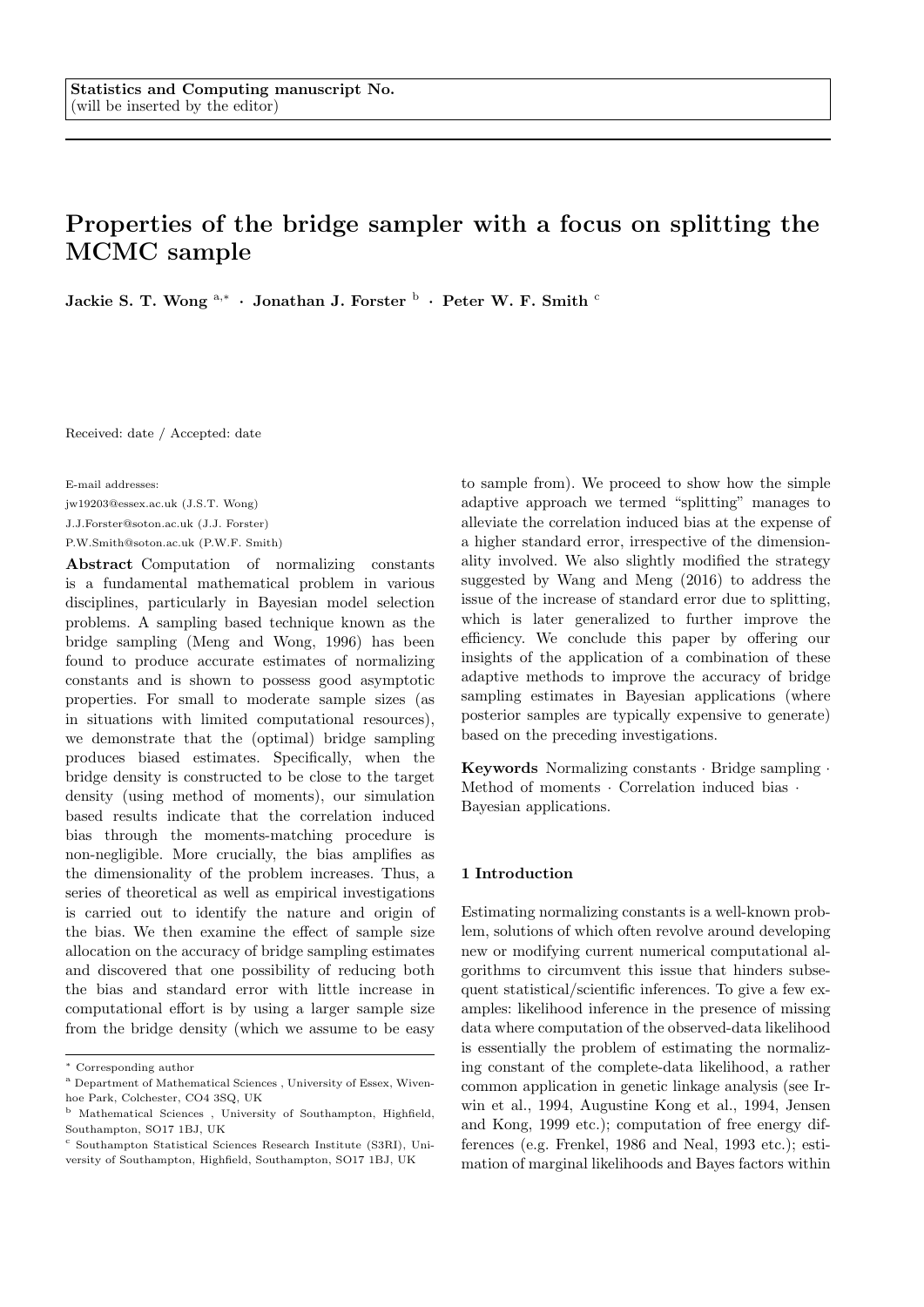the Bayesian framework (e.g. Kass and Raftery, 1995, Carlin and Louis, 2000, Sinharay and Stern, 2005 etc.).

In Bayesian computations, evaluation of the normalizing constant, known as the marginal likelihood, can initially be avoided during the parameter estimation stage using Markov Chain Monte Carlo (MCMC) sampling methods since it is not the parameter of interest. However, this very quantity plays a central role in Bayesian model comparison and model averaging. To be exact, denoting  $\theta$  as the parameter and  $M \in M^S$ as the model parameter, Bayes theorem stipulates that the posterior distribution given data,  $X$ , is

$$
f_M(\theta|X) = \frac{f_M(\theta|X)f_M(\theta)}{f_M(X)},\tag{1}
$$

where  $f_M(\theta|X)$  is the model likelihood and  $f_M(\theta)$  is the prior distribution of  $\theta$ . It is clear that the numerator of Equation (1),  $f_M(X) = \int f_M(X|\theta) f_M(\theta) d\theta$  (the marginal likelihood), does not depend on  $\theta$  and is regarded as the normalizing constant of the posterior distribution. The Bayes factor, defined as the ratio of marginal likelihoods of two competing models, is the key quantity in Bayesian model selection because it encodes the evidence of model preference given by the data (Kass and Raftery, 1995). Computing Bayes factors is extremely challenging, and is the primary reason why Bayesian inference was not popular (since exact posterior computations are prohibited) until the discovery of MCMC methods. Therefore, it is crucial to be able to estimate the aforementioned quantities to carry out a fully Bayesian computational approach. Typically, posterior samples are very expensive to generate (mostly using MCMC methods) given the actual computational constraints. Occasionally, the evaluation of likelihoods can also be rather costly (e.g. in the presence of latent data/parameters). Hence, the aim in this context is often to maximize the statistical efficiency of the estimates produced, given a fixed number of posterior samples.

A range of possible computational techniques are available for computing marginal likelihoods/Bayes factors; see Carlin and Louis (2000) for a comprehensive review. Simulation based (Monte Carlo) approximation is commonly used by most statisticians due to its general applicability and their knowledge of sampling based inference. Some examples include the importance sampling method (e.g. Geweke, 1989), Chib's method (Carlin and Chib, 1995), harmonic mean estimator (Newton and Raftery, 1994), generalized harmonic mean estimator (Gelfand and Dey, 1994), reversible jump MCMC method (Green, 1995), path sampling (Gelman and Meng, 1998) etc. In this paper, we focus on the bridge sampling method, which is a technique originally developed by Meng and Wong (1996) to estimate the ratio of two normalizing constants, and can be constructed to estimate a single normalizing constant when one of the densities is normalized. This technique has been widely applied in various research areas including: missing data analysis (Jensen and Kong, 1999, Lee et al., 2003), factor analysis (Meng and Schilling, 1996, Lopes and West, 2004), statistical regressions (Mira and Nicholls, 2004, Bartolucci et al., 2006, Overstall and Forster, 2010 etc.), Markov mixture models (Frühwirth-Schnatter, 2004) etc. More recent applications of the bridge sampling technique include Guy et al. (2013), Tan (2013), Wong et al. (2018), Gronau et al. (2017). The package "bridgesampling" in R (Gronau et al., 2017) can now be used to implement the bridge sampling estimation conveniently. We also provide our version of R code (see Appendix) which focuses on estimating marginal likelihoods using the bridge sampling technique, with various algorithms to increase efficiency (to be introduced in the paper), given a set of posterior sample.

Bridge sampling estimates are empirically found to be rather accurate (e.g. Sinharay and Stern, 2005, Frühwirth-Schnatter, 2004), leading to its popularity. While known to be asymptotically unbiased, bridge sampling technique produces biased estimates in practical usage for small to moderate sample sizes. Meng and Schilling (1996) carried out an empirical analysis of the optimal bridge sampling estimator and illustrated that the estimator yields positive bias that worsens with increasing distance between the two distributions. The second type of bias arises when the "bridge distribution" is determined from the posterior samples using the method of moments, resulting in a systematic underestimation of the normalizing constant due to the correlation induced through the moments-matching procedure, as demonstrated by Overstall and Forster (2010). Wong (2017) also showed how the issue of underestimation worsens in high-dimensional problems. Additionally, Wang and Meng (2016) pointed out a similar issue of using the sample moments of the U-warped distribution to construct a mixture Gaussian approximation resulting in biased bridge sampling estimates. They proposed a similar approach as Overstall and Forster (2010) to eliminate the bias, and also suggested a modification to avoid an increase in the estimates' standard errors. In this paper, we perform a bias analysis on the bridge sampling estimator by breaking it down into smaller components, providing some theoretical insights of the origin of the two types of biases. We then focus on the correlation induced bias. The effect of sample size allocation on bridge sampling estimates is examined, which lead to reduced bias and standard error when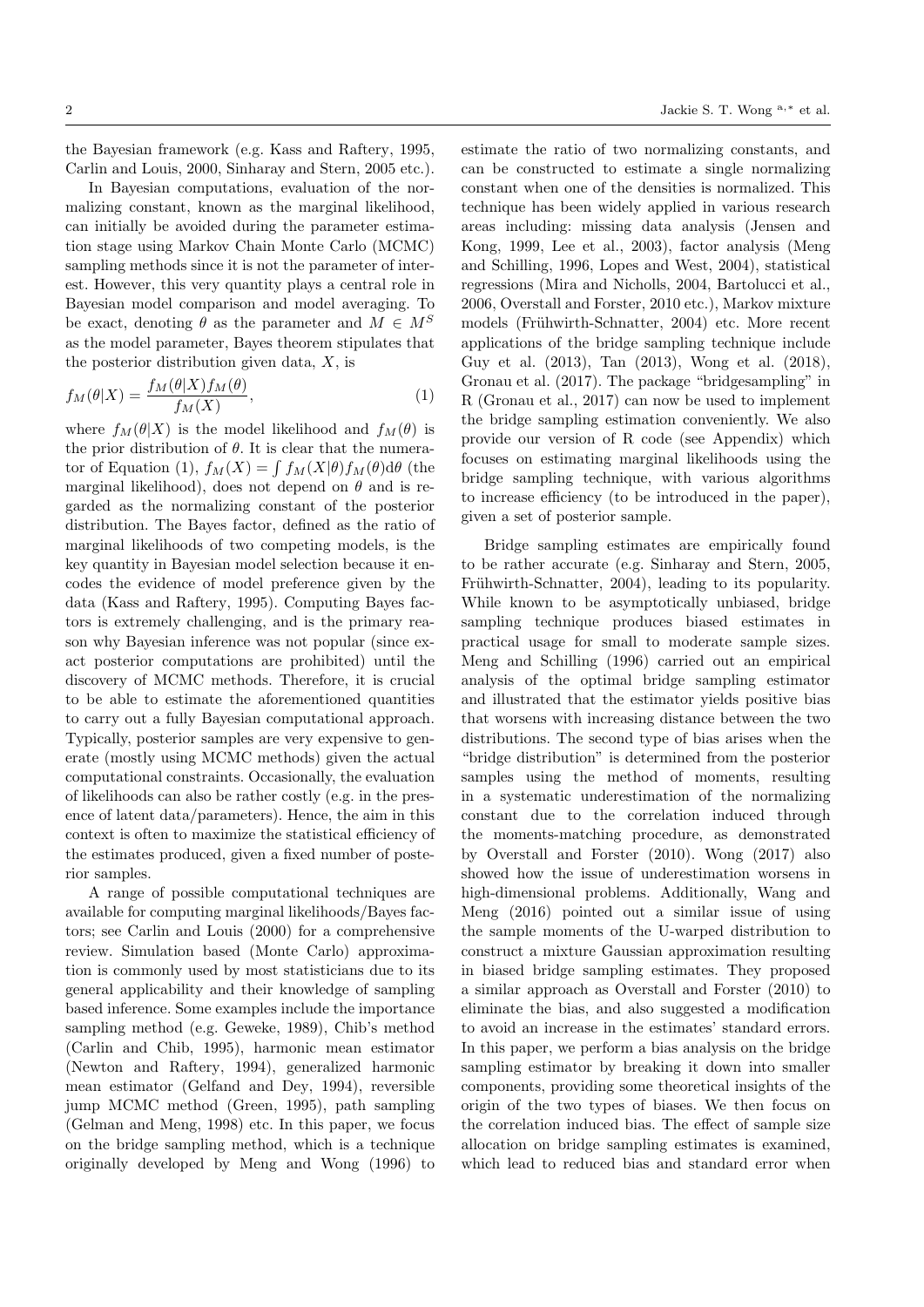applied appropriately in certain scenarios. Several alternatives capable of improving bridge sampling estimates (either by mitigating the bias or reducing the standard error) are then presented and explored in detail. A series of simulation studies is conducted to ascertain our conjecture, putting emphasis on not just the relative mean square error as an overall measure of efficiency, but also on a detailed analysis of the empirical bias and standard error separately.

The rest of the paper is structured as follows. First, we introduce the bridge sampling estimator and describe some examples to showcase the empirical bias of bridge sampling estimates. We proceed to identify the source of the bias by breaking down the bridge sampling estimator into smaller components for ease of explanation (Section 2). Secondly, we examine the effect of different allocation of sample sizes on the behaviour of bridge sampling estimates (Section 3). We then describe and extend the idea of splitting, which alleviates the correlation induced bias, but at the same time result in an increased standard error (Section 4). Our investigation also reveals the optimal way of applying the partitioning based on various situations. The approach by Wang and Meng (2016) to avoid an increase in standard error due to splitting is modified and extended (Sections 5 and 6). Finally, the paper is concluded with some matters of consideration during the practical implementation of the bridge sampling method in Bayesian computations on the basis of the preceding investigations, where the aim is to obtain the most statistically efficient estimate given a fixed number of posterior samples (Section 7).

### 2 The Bridge Sampling Estimator

Suppose that  $p_i(\theta)$   $(i = 1, 2)$  are two densities with parameter spaces  $\Theta_i \subset \mathbb{R}^d$  respectively, where d is the dimension of  $\theta$ , and are known up to a normalizing constant, i.e.  $p_i(\theta) = \frac{q_i(\theta)}{c_i}$ , with  $c_i$  as the corresponding normalizing constants of the unnormalized densities,  $q_i(\theta)$ . The fundamental usage of bridge sampling is based on the following key identity,

$$
r \equiv \frac{c_1}{c_2} = \frac{\mathbb{E}_2[q_1(\theta)\omega(\theta)]}{\mathbb{E}_1[q_2(\theta)\omega(\theta)]},\tag{2}
$$

where  $\omega(\theta)$  is the so called bridge function (defined on the common support  $\Theta_1 \cap \Theta_2$ ) satisfying  $0 < |$  $\int_{\Theta_1 \cap \Theta_2} p_1(\theta) p_2(\theta) \omega(\theta) d\theta \Big| < \infty$ , so that the ratio in Equation (2) is well defined (Meng and Wong, 1996). According to Meng and Wong (1996), the existence of  $\omega$ ) for Equation (2) (and hence the bridge sampler to be valid) is ensured as long as the two densities

"overlap". Given that the above condition is satisfied, the Monte Carlo estimator of  $r$  is simply

$$
\hat{r} = \frac{\frac{1}{N_2} \sum_{i=1}^{N_2} q_1(\theta_2^i)\omega(\theta_2^i)}{\frac{1}{N_1} \sum_{i=1}^{N_1} q_2(\theta_1^i)\omega(\theta_1^i)},
$$
\n(3)

where  $\{\theta_1^{1:N_1}\} \equiv \{\theta_1^1, \ldots, \theta_1^{N_1}\}$  and  $\{\theta_2^{1:N_2}\} \equiv$  $\{\theta_2^1, \ldots, \theta_2^{\bar{N}_2}\}\$ are sets of random (possibly dependent) realizations from  $p_1(\theta)$  and  $p_2(\theta)$  respectively. Under certain regularity conditions,  $\hat{r}$  converges asymptotically to the true value,  $r$  (i.e. the sample averages in Equation (3) converge to their respective population averages).

The choice of the bridge function,  $\omega$ ), is arbitrary, but defines the resulting estimator formed. For instance, choosing  $\omega_I(\theta) = 1/q_2(\theta)$  leads to the well known importance sampling estimator,

$$
\hat{r}_I = \frac{1}{N_2} \sum_{i=1}^{N_2} \frac{q_1(\theta_2^i)}{q_2(\theta_2^i)}.
$$
\n(4)

While choosing  $\omega_{RI}(\theta) = 1/q_1(\theta)$  leads to the so-called reciprocal importance sampling estimator (Gelfand and Dey, 1994),

$$
\hat{r}_{RI} = \left[\frac{1}{N_1} \sum_{i=1}^{N_1} \frac{q_2(\theta_1^i)}{q_1(\theta_1^i)}\right]^{-1}.
$$
\n(5)

Additionally, the estimation method developed by Chib (1995) is also a special case of the bridge sampling estimator (see Gelman and Meng, 1998 for more examples). Thus, the bridge sampling estimator is a generalization of several algorithms that encompass a wide range of sampling-based normalizing constants estimation methods.

Meng and Wong (1996) proposed that an optimal choice of  $\omega$ ), in the sense of minimizing the asymptotic Relative Mean Square Error (RMSE), is given by the reciprocal of a mixture between the two densities,

$$
\omega_O(\theta) \propto \frac{1}{N_1 q_1(\theta) + r N_2 q_2(\theta)},\tag{6}
$$

provided draws from both distributions are independent. Since  $\omega_O()$  still involves the unknown r, Meng and Wong (1996) suggested the following iterative computational procedure:

$$
\hat{r}_O^{(t+1)} = \frac{\frac{1}{N_2} \sum_{i=1}^{N_2} \left[ \frac{l(\theta_2^i)}{N_1 l(\theta_2^i) + N_2 \hat{r}_O^{(t)}} \right]}{\frac{1}{N_1} \sum_{i=1}^{N_1} \left[ \frac{1}{N_1 l(\theta_1^i) + N_2 \hat{r}_O^{(t)}} \right]},\tag{7}
$$

where  $\hat{r}_O^{(t)}$  is the  $t^{th}$  iteration of the estimator and  $l(\theta)$  =  $q_1(\theta)$  $\frac{q_1(\theta)}{q_2(\theta)}$ . Starting with an initial guess,  $\hat{r}_O^{(0)}$ , the optimal bridge estimate,  $\hat{r}_O$ , can be obtained by iterating (7) until convergence.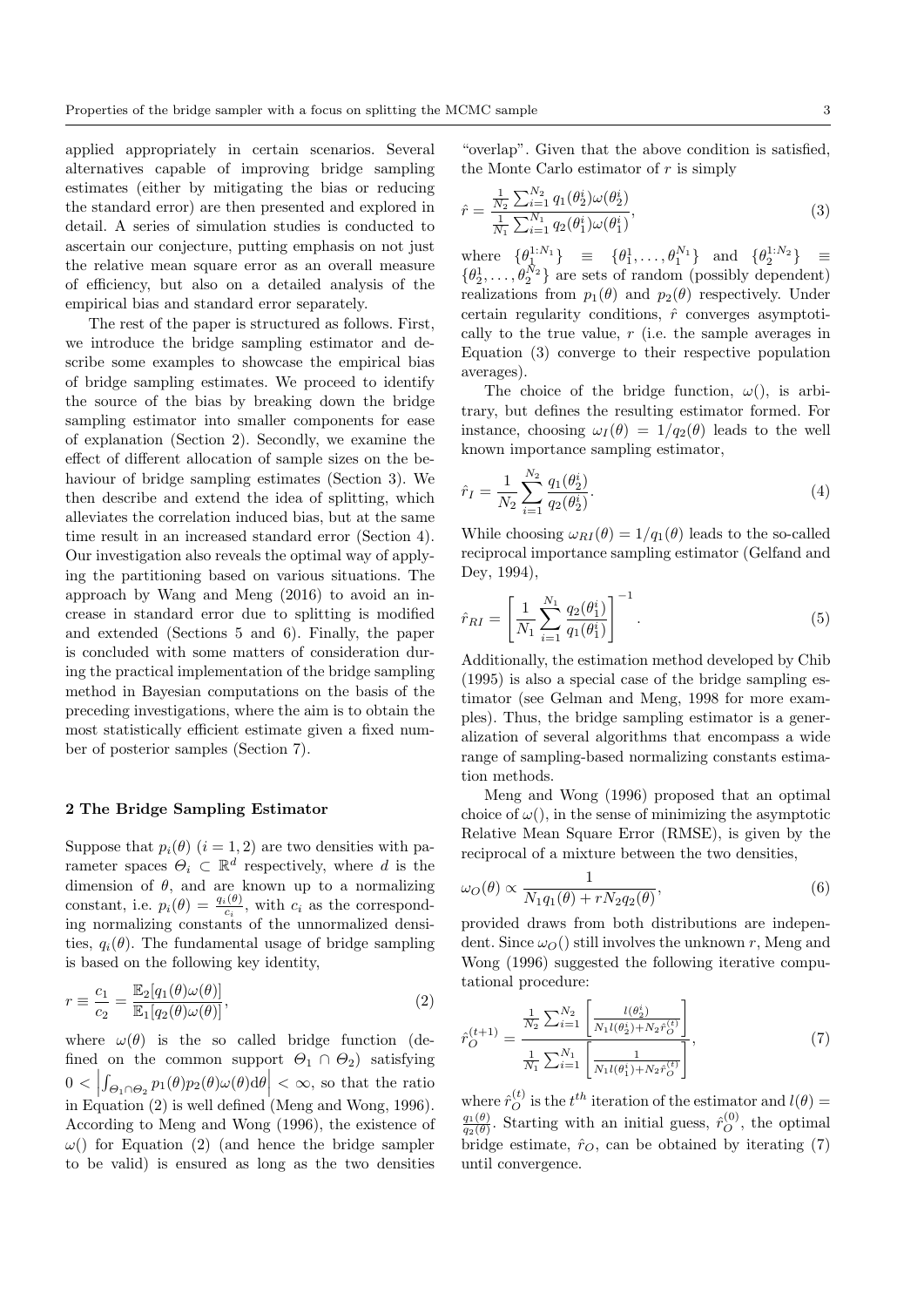# 2.1 The Empirical Bias of Optimal Bridge Estimates

Meng and Wong (1996) only considered the asymptotic behaviour of  $\hat{r}_O$  in terms of the RMSE. However, the practical behaviour of  $\hat{r}_O$  computed using finite number of samples (due to limited computational resources) is often of significant interest too. Moreover, it is also insightful to investigate the bias and standard error of  $\hat{r}_O$ separately rather than using the RMSE as a measure of overall efficiency, which considers the bias and standard error altogether, where

RMSE = 
$$
\frac{\mathbb{E}[(\hat{r} - r)^2]}{r^2} = \frac{[\mathbb{E}(\hat{r}) - r]^2}{r^2} + \frac{\mathbb{E}[(\hat{r} - \mathbb{E}(\hat{r}))^2]}{r^2}
$$
  
= (Relative Bias)<sup>2</sup> + (Relative standard error)<sup>2</sup>.

The existence of the non-negligible bias of  $\hat{r}_O$  can be illustrated using a toy example as described below. Suppose that we are interested in evaluating the integral  $\int q_1(\theta) d\theta$ , given that we are able to generate a sample of size N from  $q_1(), \{\theta_1^{1:N}\}$ . In order to use the optimal bridge sampling estimator, we would choose a normalized "bridge" density,  $q_2(\theta) = p_2(\theta)$ , so that the answer to the above integral is intended to be  $c_1$  (unknown). According to Meng and Wong (1996), the efficiency of the bridge sampling estimator will be minimized when the area of "overlapping" (in their definition) is large. An immediate choice of  $q_2$  for this purpose is then a normal distribution with moments chosen to match the sample moments of  $\{\theta_1^{1:N}\}\$ , or more generally, denoting  $\{\theta_1\}$  as  $\{\theta_1^{1:N}\}$ , we write  $q_2 = q_2^{\{\theta_1\}}$  and  $p_2 = p_2^{\{\theta_1\}}$  as densities that depend on the sample from  $p_1$ . Throughout, we also use the notation  $p_2 \leftarrow {\theta_1}$  to denote the case when  $p_2$  is dependent on the samples from  $p_1$ , while  $p_2 \nleftrightarrow {\theta_1}$  indicates that  $p_1$  and  $p_2$  are independently chosen. Making use of the information contained within the samples from  $p_1$  to derive  $p_2$  guarantees that the "overlapping" between  $p_1$  and  $p_2$  is large. However, as we demonstrate in the simulation study below, this also introduces bias to the corresponding estimate,  $\hat{r}_O$ , due to the correlation induced between the samples from  $p_1$ and  $p_2$ .

As an illustration, let  $p_1$  be the density of a univariate standard normal distribution,  $N(0,1)$  with  $\{\theta_1^{1:N}\}$ as the corresponding sample. Then let  $p_2$  be the density of  $N(\bar{\theta}_1, \sigma_1^2)$ , where  $\bar{\theta}_1$  and  $\sigma_1^2$  are the sample mean and variance derived from  $\{\theta_1^{1:N}\}\$ , i.e.  $\bar{\theta}_1 = \frac{\sum_{i=1}^N \theta_1^i}{N}$ and  $\sigma_1^2 = \frac{\sum_{i=1}^{N} (\theta_1^i - \bar{\theta})^2}{N-1}$  $\frac{N_{11}(\theta_1^{\star}-\theta)^2}{N-1}$ . A sample of size  $N, \{\theta_2^{1:N}\}\$ , is then generated from  $p_2$ . For simplicity, we assume that  $q_1 = p_1$  and  $q_2 = p_2$  so that the true value of r is known a priori to be one. We then evaluate Equation (7) at the entirety of samples from  $p_1$  and  $p_2$  (whence  $N_1 = N_2$  = N), and consider the behaviour of  $\hat{r}_O$  with varying sample sizes from the set  $N \in \{100, 200, ..., 10000\}$ . Each





Fig. 1: Plot of the mean estimates of the ratio of normalizing constants,  $r$ , against sample size using the optimal bridge sampling estimator, accompanied by the associated 95% intervals.

computation is also replicated  $R = 10000$  times to learn about the underlying distribution of  $\hat{r}_O$  for each N.

Figure 1 depicts the mean and 95% intervals (constructed from the sample percentiles) of  $\hat{r}_O$ , plotted against N. Evidently, there is a systematic underestimation of the value of  $r = 1$ , where the bias slowly diminishes as  $N$  increases, confirming the assertion by Meng and Wong (1996) that the bias term is asymptotically negligible. However, it is clear that for small to moderate  $N$ , the bias is non-negligible. Even though the magnitude of the bias appears to be non-significant in this uni-dimensional case, the negative bias will be further amplified as the dimension of the parameter increases. To put this into perspective, performing the bridge sampling on a 100-dimensional standard normal distribution with a sample size of 10,000 yields an estimate of  $\hat{r}_O \approx 0.77$ , which is considerably lower than the actual value. Therefore, it is imperative to understand the behaviour of the bias so that we could identify the optimal bridge estimate produced in a specific practical application with certain level of confidence.

### 2.2 Investigating the Origin of the Bias of  $\hat{r}_{\Omega}$

It is challenging to derive theoretical properties of the iteratively produced  $\hat{r}_O$ . Thus, the bias analysis is achieved by breaking  $\hat{r}_O$  down into smaller components,  $\hat{r}_I$  and  $\hat{r}_{RI}$ , the biases of which are analysed separately.  $\hat{r}_I$  is shown to produce unbiased estimates, and hence, the bias of  $\hat{r}_O$  can be traced from  $\hat{r}_{RI}$ . There are two types of biases for  $\hat{r}_{RI}$ , which we attempt to describe in two steps: first, Taylor's expansion is used to show that the (positive) bias of  $\hat{r}_O$  depends on the distance between  $p_1$  and  $p_2$  when  $p_2 \nleftrightarrow {\theta_1}$ ; second, we demonstrate that even when  $p_2$  is constructed to resemble  $p_1$  using samples from  $p_1$  (using method of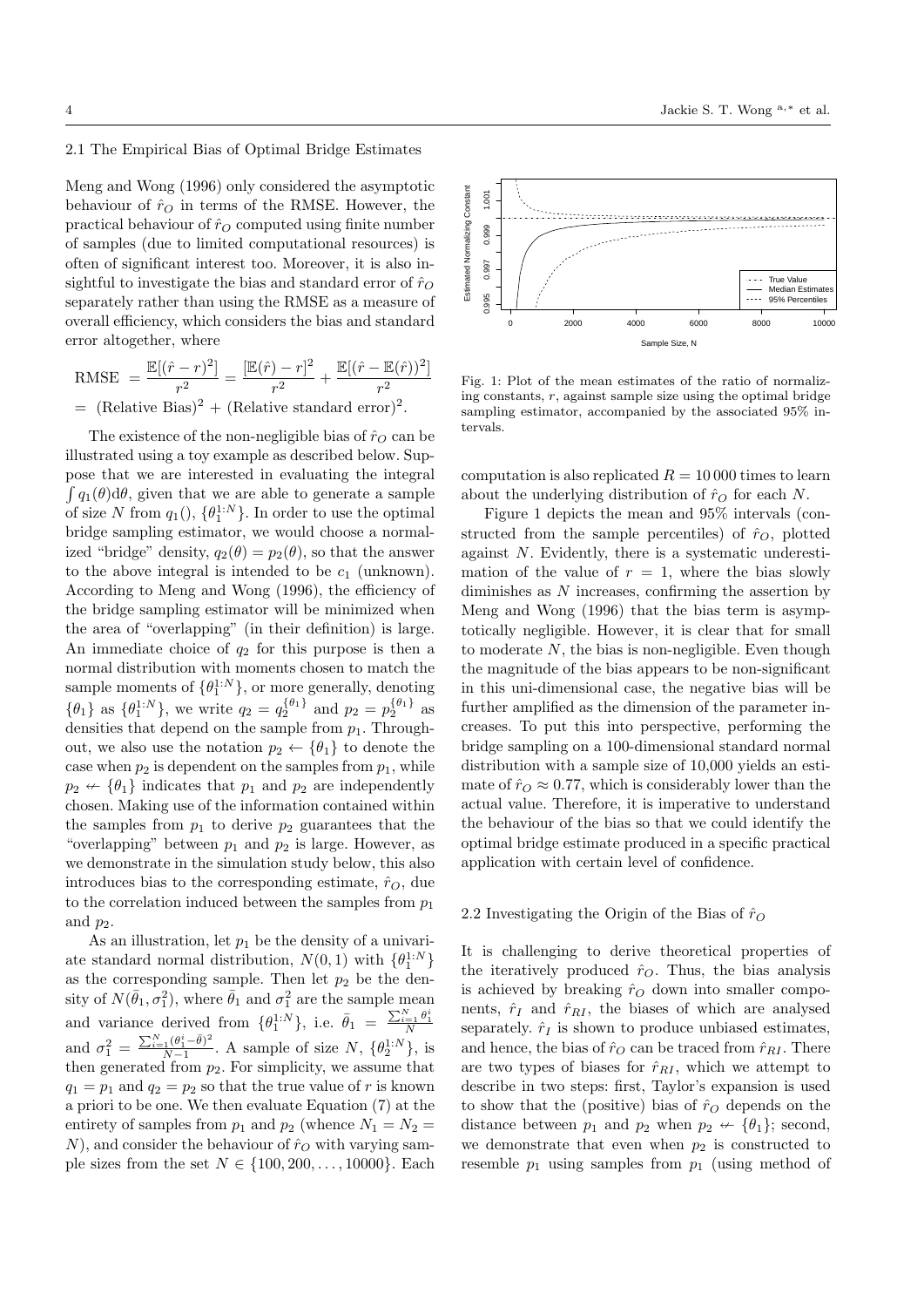

Fig. 2: Plot of the mean estimates (solid lines) of the ratio of normalizing constants against sample size using  $\hat{r}_O$ ,  $\hat{r}_I$ , and  $\hat{r}_{RI}$ , accompanied by the associated 95% intervals (dotted lines).

moments), i.e.  $p_2 \leftarrow {\theta_1}$ , the correlation induced bias through the moments-matching procedure (as observed in Section 2.1) is of negative magnitude and is amplified in high-dimensional problem.

Recall from Equation (6) that  $\omega_O$  is essentially the reciprocal of a mixture between the two densities,  $q_1$ and  $q_2$ , which can be alternatively expressed as

$$
\omega_O(\theta) \propto \left(\frac{N_1}{\omega_{RI}(\theta)} + \frac{rN_2}{\omega_I(\theta)}\right)^{-1}.\tag{8}
$$

In other words,  $\hat{r}_O$  is essentially formed from a combination (in some way) between  $\hat{r}_I$  and  $\hat{r}_{RI}$ . Hence, we expect  $\hat{r}_O$  to inherit some properties from both  $\hat{r}_I$  and  $\hat{r}_{RI}$ , even though  $\hat{r}_O$  is regarded as an improved version in the sense of having a smaller RMSE than both, as proven by Meng and Wong (1996). On a side note, this is the reason why the bridge sampling technique is robust with respect to the tail behaviour of  $q_2$  as compared to  $\hat{r}_I$  and  $\hat{r}_{RI}$ , because the requirements of heavier-tailed and lighter-tailed important sampling densities respectively (as explained by Frühwirth-Schnatter, 2004) counteract each other upon "averaging".

As a crude indication of the above relationship between  $\hat{r}_O$ ,  $\hat{r}_I$  and  $\hat{r}_{RI}$ , Figure 2 is created, where the estimates of  $\hat{r}_I$  and  $\hat{r}_{RI}$  (computed in similar set up as in Section 2.1) are included as a comparison. Clearly, the estimates of  $\hat{r}_O$  lie within those of  $\hat{r}_I$  and  $\hat{r}_{RI}$  (including the percentiles). Thus, it is a plausible strategy to break down the problem of investigating the bias of  $\hat{r}_O$  into investigating the bias of  $\hat{r}_I$  and  $\hat{r}_{RI}$  separately, which is much easier.

Importance sampling estimates are known to be unbiased (Chen et al., 2000, p. 127). Even in the case where  $p_2 \leftarrow {\theta_1}$ , it can be shown that the resulting  $\hat{r}_I$  is unbiased (visibly evident in Figure 2). To see this, we note that conditional on  $\{\theta_1\}$ ,

$$
p_2^{\{\theta_1\}} \text{ is just an ordinary density function, then}
$$
  

$$
\mathbb{E}[\hat{r}_I] = \frac{1}{N} \sum_{i=1}^N \mathbb{E}_{\theta_1} \left[ \mathbb{E}_{\theta_2^i | \theta_1} \left[ \frac{q_1(\theta_2^i)}{q_2^{\{\theta_1\}}(\theta_2^i)} \right] \right] = \frac{c_1}{c_2} \text{ (see Appendix A for proof).}
$$

On the contrary,  $\hat{r}_{RI}$ , is notorious for producing biased estimates (e.g. Neal, 1994).  $\hat{r}_{RI}$  belongs to the ratio estimator, which is known to overestimate the normalizing constant when  $p_1 \nleftrightarrow {\theta_1}$ . In particular, using Jensen's inequality, it can be shown that

$$
\mathbb{E}[\hat{r}_{RI}] = \mathbb{E}\left[\left(\frac{1}{N}\sum_{i=1}^{N}\frac{q_2(\theta_1^i)}{q_1(\theta_1^i)}\right)^{-1}\right] \ge \left(\frac{1}{N}\sum_{i=1}^{N}\mathbb{E}\left[\frac{q_2(\theta_1^i)}{q_1(\theta_1^i)}\right]\right)^{-1} \n= \frac{c_1}{c_2}.
$$

More specifically, we can derive the approximate magnitude of the overestimation by using a Taylor's expansion. If  $\bar{\eta} = \frac{1}{N} \sum_{i=1}^{N} \frac{q_2(\theta_1^i)}{q_1(\theta_1^i)}$  $\frac{q_2(\theta_1)}{q_1(\theta_1)},$  then we have  $\eta \equiv \mathbb{E}[\bar{\eta}] = \frac{c_2}{c_1}$  when  $p_2 \leftrightarrow {\theta_1}$ . Applying a Taylor series expansion about  $\eta = \mathbb{E}[\bar{\eta}]$  gives  $\mathbb{E}[\hat{r}_{RI}] \approx$  $\frac{c_1}{c_2} + \left(\frac{c_1}{c_2}\right)^3 \times \text{Var}[\bar{\eta}] - \left(\frac{c_1}{c_2}\right)^4 \times \mathbb{E}[(\bar{\eta}-\eta)^3]$  to the third order approximation (see Appendix B). When  $p_2 \nleftrightarrow {\theta_1},$ and  $\{\theta_1^1, \ldots, \theta_1^N\}$  are random independent realizations from  $p_1$ , then  $\text{Var}[\bar{\eta}] = \frac{1}{N} \text{Var} \left[ \frac{q_2(\theta_1^i)}{q_1(\theta_1^i)} \right]$  $\left[\frac{q_2(\theta_1^i)}{q_1(\theta_1^i)}\right] = O\left(\frac{1}{N}\right)$  and  $\mathbb{E}[(\bar{\eta}-\eta)^3] = \frac{1}{N^2}\mathbb{E}\left[\left(\frac{q_2(\theta_1^i)}{q_1(\theta_1^i)}\right)\right]$  $\left[\frac{q_2(\theta_1^i)}{q_1(\theta_1^i)} - \eta\right]^3$  =  $O\left(\frac{1}{N^2}\right)$ . The term  $\mathbb{E}[(\bar{\eta}-\eta)^3]$  typically possesses negligible value and can be ignored. Therefore,  $\hat{r}_{RI}$  carries a positive bias of magnitude  $\left(\frac{c_1}{c_2}\right)^3 \times \text{Var}[\bar{\eta}]$  (order  $1/N$ ) approximately, which vanishes as  $N \to \infty$ . Note that  $Var[\bar{\eta}]$  can be

$$
\begin{aligned} \text{Var}[\bar{\eta}] &= \frac{1}{N} \left(\frac{c_2}{c_1}\right)^2 \left(\int \frac{p_2^2(\theta)}{p_1(\theta)} \mathrm{d}\theta - 1\right) \\ &= \frac{1}{N} \left(\frac{c_2}{c_1}\right)^2 \left[\mathbb{E}_{p_2} \left[\frac{p_2}{p_1}\right] - 1\right], \end{aligned}
$$

expressed as

where  $\mathbb{E}_{p_2}\left[\frac{p_2}{p_1}\right]$  resembles the Kullback-Leibler divergence (Kullback and Leibler, 1951),  $\mathbb{E}_{p_2}\left[\log\left(\frac{p_2}{p_1}\right)\right]$ , to a certain degree. This implies that  $Var[\bar{\eta}]$  measures the divergence of  $p_2$  from  $p_1$ , which is an indication of how much they overlap. The smaller the overlap between  $p_1$ and  $p_2$ , the larger the value of  $Var[\bar{\eta}]$ , and hence, the larger the bias (see Appendix C). Of course,  $\mathbb{E}_{p_2} \left[ \frac{p_2}{p_1} \right]$ is not always finite as  $\frac{p_2}{p_1}$  is not always square integrable with respect to  $p_1^{\mu_1}$  as pointed out by Meng and Wong (1996), but the multiplicative factor of  $\frac{1}{N}$  ensure that the practical bias vanishes as  $N$  increases. This phenomenon can also be observed from Meng and Schilling (1996), where the positive bias of  $\hat{r}_O$  in their simulation increases as the divergence between  $p_1$  and  $p_2$  (measured in Hellinger distance) increases.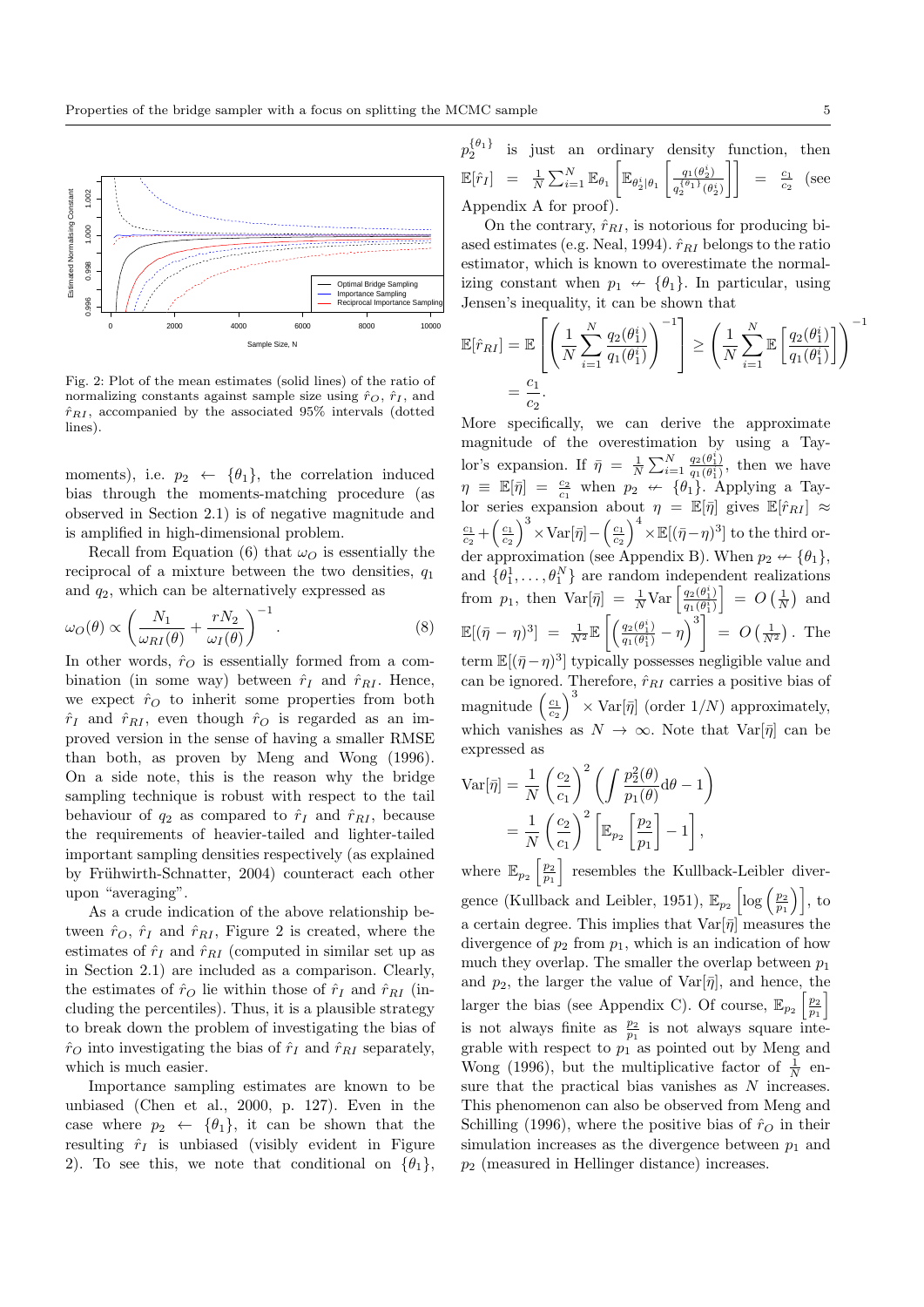The above derivation does not explain the underestimation in Figure 2 when  $p_2 \leftarrow {\theta_1}$ . Again, we focus on situation where  $p_2^{\{\theta_1\}}$  is constructed to be close to  $p_1$  (using method of moments). The reason why the bias switches sign is primarily because the term  $Var[\bar{\eta}]$  becomes smaller when  $p_1$  and  $p_2$  are close. Hence, the supposedly positive bias of  $\hat{r}_{RI}$  is dominated by another source of bias, which originates from  $\frac{1}{\eta} = \frac{1}{\mathbb{E}[\bar{\eta}]}$  where the expectation is taken over all random draws. Fundamentally, this is due to the correlation between the samples from  $p_1$  and  $p_2$ through the sample moments, which then manifests itself in the form of a systematic bias. More specifically,  $\eta = \mathbb{E}_{\theta_1^{1:(N-1)}}$  $\Bigl\lceil\mathbb{E}_{\theta_1^N \mid \theta_1^{1:(N-1)}}\Bigr\rceil$  $\int q_2^{\{\theta_1\}}(\theta_1^N)$  $\left[\frac{\theta_1}{q_1(\theta_1^N)}\right]\Bigg] \neq \frac{c_2}{c_1}.$  It is difficult to derive a simpler expression for  $\eta$  here, even in a very simple case involving normal distributions (a sketch proof when  $p_1$  and  $p_2$  are both exponential is provided in Appendix D). But empirically, it has been found that  $\eta > \frac{c_2}{c_1}$ , resulting in an underestimation of the true value of  $r = \frac{c_1}{c_2}$ , i.e.  $\mathbb{E}[\hat{r}_{RI}] < \frac{c_1}{c_2}$  (as observed in Figure 2).

Using the delta method, the variance of  $\hat{r}_{RI}$  (to the second order) can be expressed as

$$
\text{Var}\left[\frac{1}{\bar{\eta}}\right] \approx \frac{c_2^2}{N^2 \eta^4 c_1^2} \text{Var}\left[\sum_{i=1}^N \frac{p_2^{\{\theta_1\}}(\theta_1^i)}{p_1(\theta_1^i)}\right].\tag{9}
$$

# 3 The Effect of Sample Size Allocation on the Accuracy of  $\hat{r}_O$

 $N_1$  and  $N_2$  appear in  $\omega_O$  as the mixture proportions of  $q_1$  and  $q_2$  respectively (see Equation (6)). Given that  $\omega_O$ ) plays the role to provide an optimal linkage between the two densities, it is logical that the allocation of samples sizes directly influences the efficiency of the resulting bridge sampling estimate. To the best of our knowledge, the effect of relative sample sizes on the efficiency of  $\hat{r}_O$  has yet to be investigated. Although Chen et al. (2000, p. 129) vaguely stated that the optimal choice of  $\omega$ ) is more vital than the optimal allocation of sample sizes, a more thorough study on the effect of relative sample sizes could potentially lead to ways of improving the efficiency of  $\hat{r}_O$ .

By inspecting Equation (8), we note that the relative sizes of  $N_1$  and  $N_2$  determine the resulting behaviour of  $\hat{r}_O$  based on the weights given on the mixture components. Allocating a larger  $N_1$  relative to  $N_2$ corresponds to prioritizing the  $\omega_{RI}$  component, implying that the resulting  $\hat{r}_O$  behaves more similarly to  $\hat{r}_{RI}$ . By contrast, allocating a smaller  $N_1$  relative to  $N_2$ corresponds to prioritizing the  $\omega_I$  component, meaning the behaviour of  $\hat{r}_O$  is more inclined towards  $\hat{r}_I$ . Using  $N_1 = N_2$  corresponds to the original bridge sampling estimate recommended by Meng and Wong (1996). In the extreme case where  $N_1 = 0$  (where none of the samples from  $p_1$  is used to evaluate the estimator), then the bridge sampling procedure produces  $\hat{r}_I$  exactly.

Since it was discovered from Section 2.1 that  $\hat{r}_I$  is unbiased, while  $\hat{r}_{RI}$  produces biased estimates, the relative values of  $N_1$  and  $N_2$  indirectly govern the bias of  $\hat{r}_O$ . Here, we focus on a scenario where it is computationally expensive to evaluate or to simulate from  $p_1$ , while it is relatively cheaper to simulate from  $p_2$ . Thus, we investigate the possibility of using  $N_2 > N_1 = N$ to improve the efficiency of  $\hat{r}_O$  with little increase in the computational effort, under the computational constraint that N could not be freely increased. Generally speaking, using a larger  $N_2$  corresponds to allocating more weight to  $\omega_I$  (and hence the unbiased  $\hat{r}_I$ ), which then reduces the associated bias for  $\hat{r}_O$  since less weight is given to the biased  $\hat{r}_{RI}$  when  $N_1$  is relatively small. Moreover, using a larger  $N_2$  reduces the standard error of  $\hat{r}_O$  since the estimator is evaluated at a greater number of samples. Therefore, in theory, we expect that using a larger  $N_2$  not only diminishes the bias, but also decreases the standard error of  $\hat{r}_O$ .

Returning to the simulation study in Section 2.1, rather than only setting  $N_2 = N$ , three different sample size allocations are examined:

- i. Naive approach,  $N_2 = N$ .
- ii. A constant multiple of N,  $N_2 = 10N$ .
- iii. Some relatively large number,  $N_2 = 50000$ .

 $\hat{r}_O$  is then evaluated at the entire samples from both  $p_1$  and  $p_2$ , so that  $N_1 = N$  and  $N_2$  is from one of the above.

As shown in Figure 3, a larger  $N_2$  generally leads to better estimates by reducing both the bias and standard error as hypothesized. For  $N_2 = 50000$  (blue), the bias remarkably shrinks to almost zero for all N. For  $N_2 = 10N$  (red), the performance of  $\hat{r}_O$  with respect to N is consistently better relative to using  $N_2 =$ N (black), overtaking that of using  $N_2 = 50000$  at  $N = 5000$  (when blue and red lines cross each other), where the red outperforms the blue by having a larger  $N_2$ . The RMSE for  $N_2 = 10N$  also appears to decrease indefinitely as  $N$  increases, while the improvement for  $N_2 = 50000$  slowly decelerates with increasing N (mainly because its standard error does not reduce considerably towards the end). This indicates that the efficiency of  $\hat{r}_O$  could be further improved by using an even larger  $N_2$ . Therefore, it is clearly possible to improve the efficiency of  $\hat{r}_O$  (by reducing both the bias and standard error) by using a larger  $N_2$  in this particular example.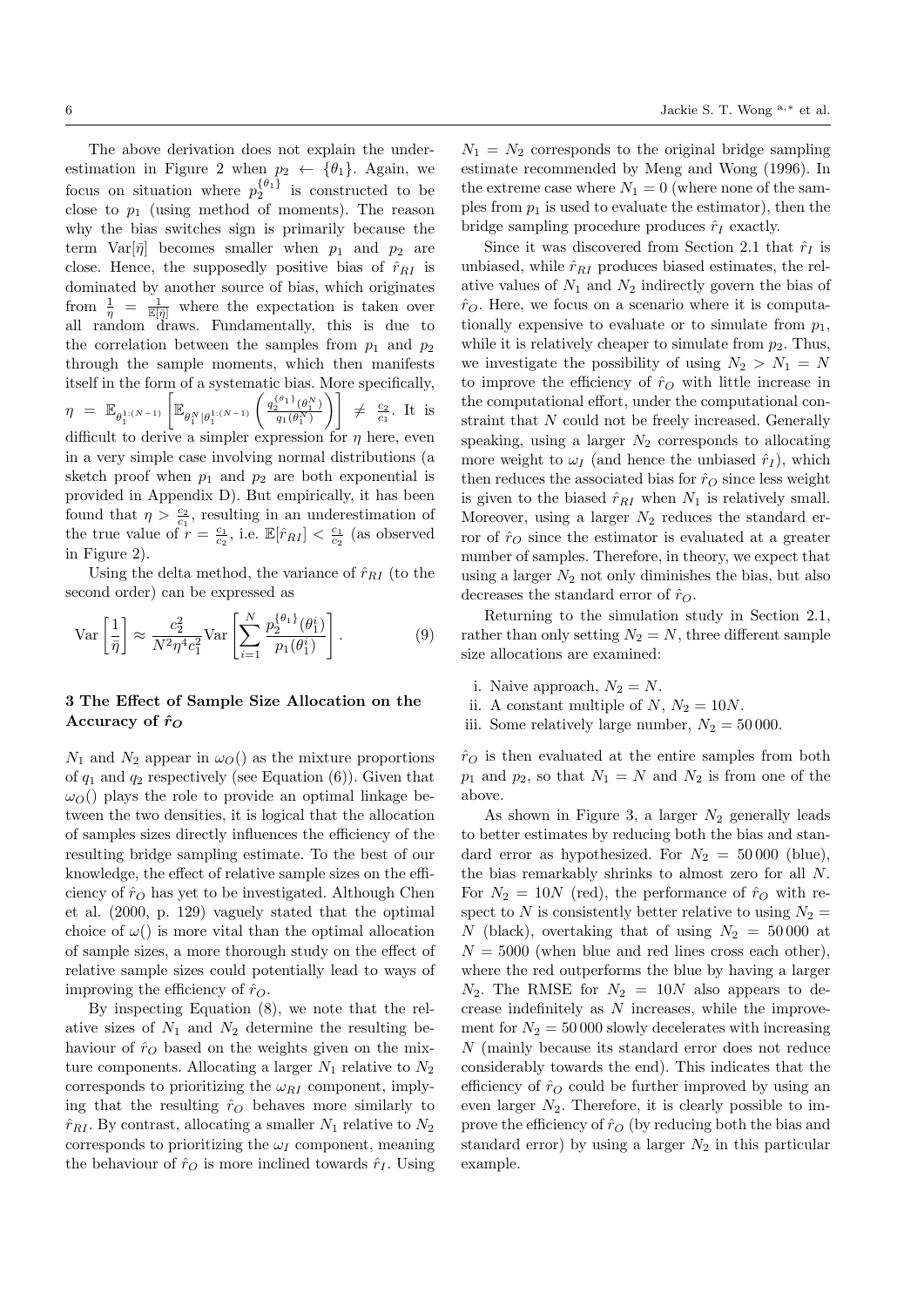

Fig. 3: Top panel shows the mean estimates of  $\hat{r}_O$  plotted against N for various  $N_2$ , accompanied by the associated 95% intervals (dotted lines). The bottom panel shows the corresponding log RMSE.

The previous result is to be expected since using a relatively large  $N_2$  implies that  $\hat{r}_O$  behaves more closely to  $\hat{r}_I$ . Using a normal distribution as an important sampling distribution to compute the normalizing constant of another normal distribution is certainly going to behave well as they possess similar tail behaviour. It is perhaps more interesting to consider a heavier tailed  $p_1$  (where importance sampling procedure is known to be less efficient) and assess if the improvement due to a larger  $N_2$  is as apparent as it was previously. Suppose now that  $p_1$  and  $q_1$  are densities of Student's tdistribution with three degrees of freedom  $(t_3)$ , using a similar set up as before, the behaviour of  $\hat{r}_O$  in response to  $N$  is examined (refer to Appendix E). Remarkably, similar patterns are observed even though the improvement is less substantial when compared to the previous case. The bias and standard error of  $\hat{r}_O$  are now larger due to the difference in nature between  $p_1$  and  $p_2$ (mostly due to different tail behaviours), resulting in a larger overall RMSE than the previous case. In conclusion, it can be deduced that it is generally beneficial to use a larger  $N_2$  given a fixed samples from  $p_1$  during the evaluation of  $\hat{r}_O$  if  $p_2$  is the sample moments-matched normal density, since this reduces both the bias and standard error of  $\hat{r}_O$  with little increase in computa-

tional effort. More specifically, using a relatively larger  $N_2$  corresponds to altering the priority between the importance sampling and reciprocal importance sampling method with which the evaluation of  $\hat{r}_O$  is based upon, favouring the unbiased importance sampling method more while partially retaining the good behaviour of the reciprocal importance sampling method.

### 4 The Splitting Approach

The splitting approach is first introduced and applied to  $\hat{r}_{RI}$ , where the results are examined as motivation for  $\hat{r}_O$  in the next subsection. Since the negative bias of  $\hat{r}_{RI}$  originates mainly from using  $p_2^{\{\theta_1\}}$  through the moments-matching procedure, the easiest method to mitigate this issue is to compute the sample moments using only a portion of the sample from  $p_1$ , and then evaluate the estimator at the remaining sample. More formally, suppose  $k$  is the proportion of the samples from  $p_1$  where the moments are computed, where we then write  $p_2^s = p_2^{\{\theta_1^{1:kN}\}}$  as the resulting density. For exthen write  $p_2 - p_2$  as the resulting density. For example, in our simulation study before (see Section 2.2),  $p_2^s$  is the density of  $N(\bar{\theta}_1^s, (\sigma_1^s)^2)$ , where  $\bar{\theta}_1^s = \frac{\sum_{i=1}^{k} \theta_1^i}{kN}$ and  $(\sigma_1^s)^2 = \frac{\sum_{i=1}^{k} (\theta_1^i - \bar{\theta}_1^s)^2}{kN-1}$  $\frac{k_1(\nu_1-\nu_1)}{kN-1}$ . Equation (5) is then appropriately evaluated at the remaining samples from  $p_1$  to give  $\hat{r}_{RI}^s$ , i.e.

$$
\hat{r}_{RI}^s = \left[ \frac{1}{(1-k)N} \sum_{i=kN+1}^N \frac{q_2^s(\theta_1^i)}{q_1(\theta_1^i)} \right]^{-1},\tag{10}
$$

where  $N_1 = (1-k)N$  here and  $q_2^s$  is defined analogously as  $p_2^s$ . As an illustration, the splitting approach can be represented by the diagram in Figure 4.

Compute 
$$
\bar{\theta}_1^s
$$
 and  $(\sigma_1^s)^2$   
\nApply Equation (10)  
\n $\theta_1^1$ , ..., ...,  $\theta_1^{kN}$ ,  $\theta_1^{kN+1}$ , ..., ...,  $\theta_1^N$ 

Fig. 4: A summary of the splitting approach, where the first subset of the samples from  $p_1$  is used to derive moments for constructing  $p_2$ , while the second subset is used to evaluate the estimator.

This technique has been applied by Overstall and Forster (2010), Wong (2017), and Wang and Meng (2016), but the underlying mathematical principles were not discussed in detail. To see how the splitting approach manages to alleviate the bias, we let  $\bar{\eta}^s = \frac{1}{(1-k)N} \sum_{i=kN+1}^{N}$  $q_2^s(\theta_1^i)$  $\frac{q_2(\theta_1)}{q_1(\theta_1^i)}$ . Then, it can be shown that  $\eta^s = \mathbb{E}[\bar{\eta}^s] = \frac{c_2}{c_1}$ , implying that  $\hat{r}_{RI}^s$  is unbiased to the second order (see Appendix F for technical details).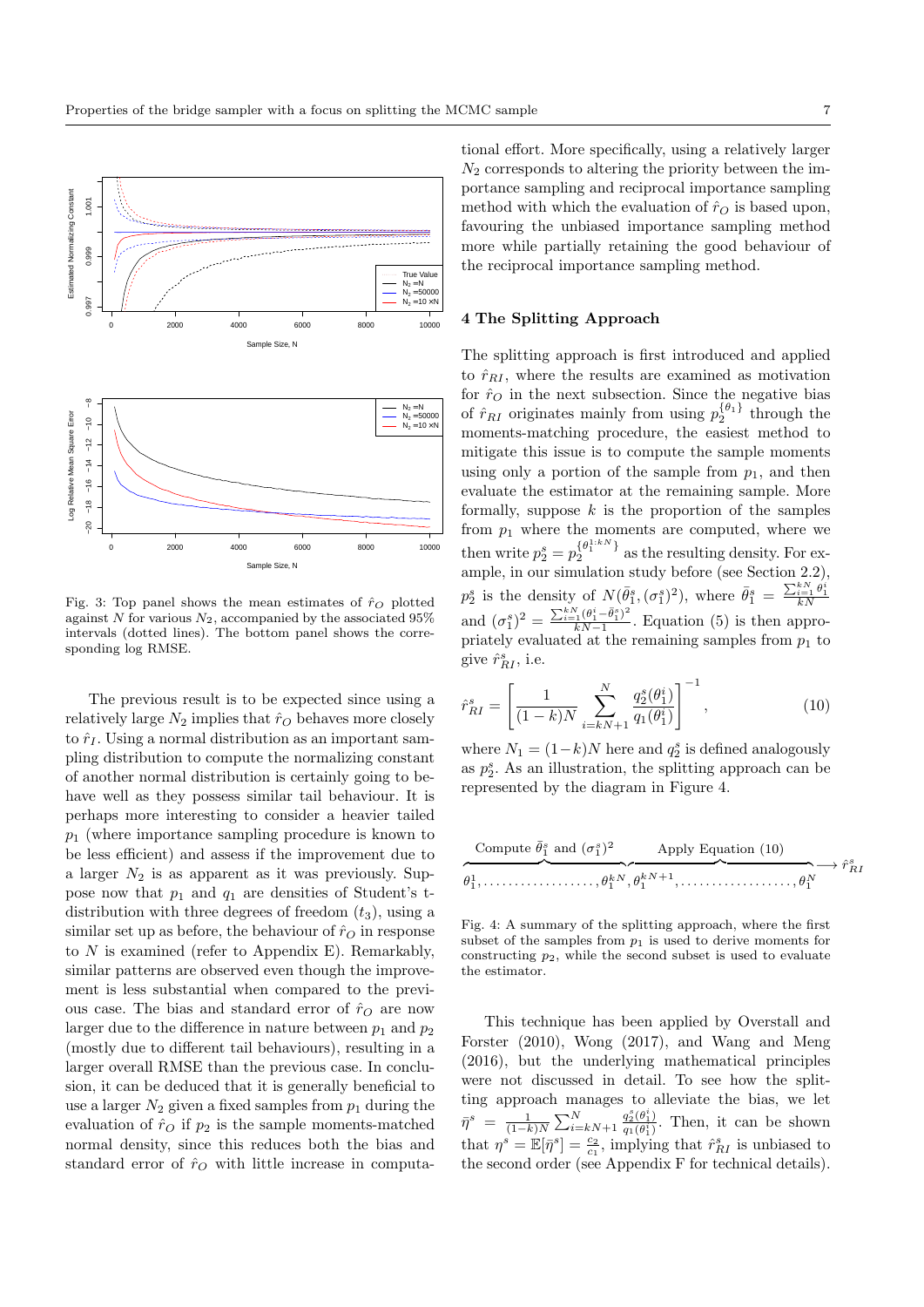Unfortunately, the elimination of bias occurs at the expense of yielding a larger standard error for the resulting estimate. The primary intuition behind this is the fact that  $\hat{r}_{RI}^s$  is only evaluated at a shorter portion of the original sample. More specifically, the variance of  $\hat{r}^s_{RI}$  can be approximated (see Appendix F) as

$$
\operatorname{Var}[\hat{r}_{RI}^s] \approx \frac{c_1^2}{(1-k)Nc_2^2}
$$

$$
\times \mathbb{E}_{\theta_1^{1:k}} \left[ \operatorname{Var}_{\theta_1^N | \theta_1^{1:k}} \left( \frac{p_2^{\{\theta_1^{1:k}}\}}{p_1(\theta_1^N)} \right) \right]. \tag{11}
$$

It is then of interest to compare  $Var[\hat{r}_{RI}]$  (in Equation (9)) with  $Var[\hat{r}_{RI}^s]$  (in Equation (11)). The following crude calculation is presented to illustrate the approximate increase in the variance due to the splitting approach (exact calculation involves intractable expressions). Firstly, we momentarily assume that  $\eta \approx \frac{c_2}{c_1}$ (even though we know  $\eta > \frac{c_2}{c_1}$ ) since the misestimation is relatively small here. Secondly, for the purpose of illustration, we assume that

$$
\begin{split} \text{Var}\left[\sum_{i=1}^{N}\frac{p_{2}^{\{\theta_{1}^{1:N}\}}(\theta_{1}^{i})}{p_{1}(\theta_{1}^{i})}\right] &\approx \sum_{i=1}^{N}\text{Var}\left[\frac{p_{2}^{\{\theta_{1}^{1:N}\}}(\theta_{1}^{i})}{p_{1}(\theta_{1}^{i})}\right] \\ & = N\cdot\text{Var}\left[\frac{p_{2}^{\{\theta_{1}^{1:N}\}}(\theta_{1}^{N})}{p_{1}(\theta_{1}^{N})}\right], \end{split}
$$

i.e. the individual components within the summation are independent (which is generally not true in practice). Expression in (9) then becomes  $\text{Var}\left[\frac{1}{\bar{\eta}}\right] \approx \frac{c_1^2}{Nc_2^2}\text{Var} \times \left[\frac{p_2^{\{\theta_i^{1:N}\}}(\theta_1^N)}{p_1(\theta_1^N)}\right]$  $p_1(\theta_1^N)$  $\big]$ . Finally, we note that the terms  $\text{Var}\left[\frac{p_2^{(\theta_1^{1:N})}(\theta_1^N)}{p_1(\theta_1^N)}\right]$  $p_1(\theta_1^N)$ | and  $\mathbb{E}_{\theta_1^{1:kN}}$  $\int \text{Var}_{\theta_1^N | \theta_1^{1: kN}}$  $\int \frac{p_2^{\{\theta_1^{1:kN}\}}}p_2^{\{\theta_1^{N}\}}$  $\left[\frac{\left(\theta_1^N\right)}{p_1(\theta_1^N)}\right)\Bigg] \qquad \text{carry} \qquad \text{similar}$ interpretation of being the average of the conditional variance of  $\frac{p_2}{p_1}$  over the samples involved in constructing  $p_2$ , and hence, we have  $\frac{\text{Var}[\hat{r}_{RI}^s]}{\text{Var}[\hat{r}_{RI}]} \approx \frac{1}{1-k}$ , which means that the splitting approach increases the variance of the resulting estimate by a factor of  $\frac{1}{1-k}$  approximately. Crudely speaking, the ratio of the variances is approximately the ratio of the proportion of samples used to evaluate the estimators (which is what we observed empirically), e.g. when  $k = 1/2$ , then  $Var[\hat{r}_{RI}^s] \approx 2Var[\hat{r}_{RI}]$ . The crude calculation above does not hold in general due to the unrealistic assumptions used, but nevertheless, it provides an intuition of how the splitting approach leads to increased standard error. Regardless, it is evident that the splitting approach manages to correct the bias by avoiding the use of the same samples for moments-matching and evaluation of the estimator,

but at the same time introduces more variations to the resulting estimates (by having a smaller sample size to work with). Therefore, the efficacy of the splitting approach in improving the estimator is dictated by the trade-off between the bias and variance.

Now, consider simulation study similar to that conducted in Section 2.1, except now we are interested in investigating the empirical behaviour of  $\hat{r}_{RI}$  and  $\hat{r}_{RI}^s$ . Suppose  $p_1$  and  $q_1$  are densities of  $N(0, 1)$ , with a sample of size  $N$ ,  $\{\theta_1^{1:N}\}$ , being made available. We assess the following two approaches of constructing  $p_2$ .

- 1. Approach 1 (naive):  $p_2$  is the density of  $N(\bar{\theta}_1, \sigma_1^2)$ , where  $\bar{\theta}_1 = \frac{\sum_{i=1}^{N} \theta_1^i}{N}$  and  $\sigma_1^2 = \frac{\sum_{i=1}^{N} (\theta_1^i - \bar{\theta}_1)^2}{N-1}$  $\frac{1}{N-1}^{\lfloor \sigma_1 - \sigma_1 \rfloor}$ . Hence, the reciprocal importance sampling estimator is evaluated at the entire samples,  $\{\theta_1^{1:N}\}\$ , where  $N_1 = N$ , producing  $\hat{r}_{RI}$ .
- 2. Approach 2 (splitting):  $p_2$  is the density of  $N(\bar{\theta}_1^s, (\sigma_1^s)^2)$ , where  $\bar{\theta}_1^s = \frac{\sum_{i=1}^{k} \theta_1^i}{kN}$  and  $(\sigma_1^s)^2$  =  $\sum_{i=1}^{kN}(\theta_1^i-\bar{\theta}_1^s)^2$  $\frac{kN-1}{kN-1}$ . Hence, the reciprocal importance sampling estimator is evaluated at the remaining samples from  $p_1$ ,  $\{\theta_1^{(kN+1):N}\}\$ , whence  $N_1 = (1 - k)N$ , producing  $\hat{r}_{RI}^s$ .

Again, we set  $q_2 = p_2$  so that the true value of r is one. We consider  $N \in \{100, 200, ..., 10000\}$ , with each computation replicated  $R = 10000$  times. We also examine six different splitting proportions,  $k = 1/10, 1/5, 1/3, 1/2, 4/5, 9/10.$ 

Figure 5 illustrates how the mean estimates and the associated 95% intervals of  $\hat{r}_{RI}$  and  $\hat{r}_{RI}^s$  (for various splitting proportions) vary against  $N$ . As expected, the naive approach systematically underestimates the true value, where the bias is a decreasing function of  $N$  (we hypothesize that it is of order  $1/N$  but this remains to be proven). On the other hand, the splitting approach produces unbiased estimates for all k considered. This approach also yields comparatively wider (but symmetric) intervals than the naive approach (which yields asymmetric intervals), as consistent with our mathematical derivation above. Among the different splitting proportions,  $k = 1/2$  appears to be the best by producing narrowest intervals. Interestingly,  $\hat{r}^s_{RI}$  with  $k=1/10$ and  $k = 9/10$  produce intervals of similar width, while those produced with  $k = 1/5$  and  $k = 4/5$  are similar too. This signifies that the variance of  $\hat{r}^s_{RI}$  decreases as k increases until  $k = 1/2$ , and then begin to increase again until  $k = 1$  in a symmetrical manner.

With reference to the bottom panel of Figure 5,  $\hat{r}^s_{RI}$ with  $k = 1/2$  possesses the lowest RMSE at each N, but is exactly the same as  $\hat{r}_{RI}$ , implying that the tradeoff between the bias and variance does not particularly favour either of them in this context. Hence, it is a matter of preference, whether one prefers to deal with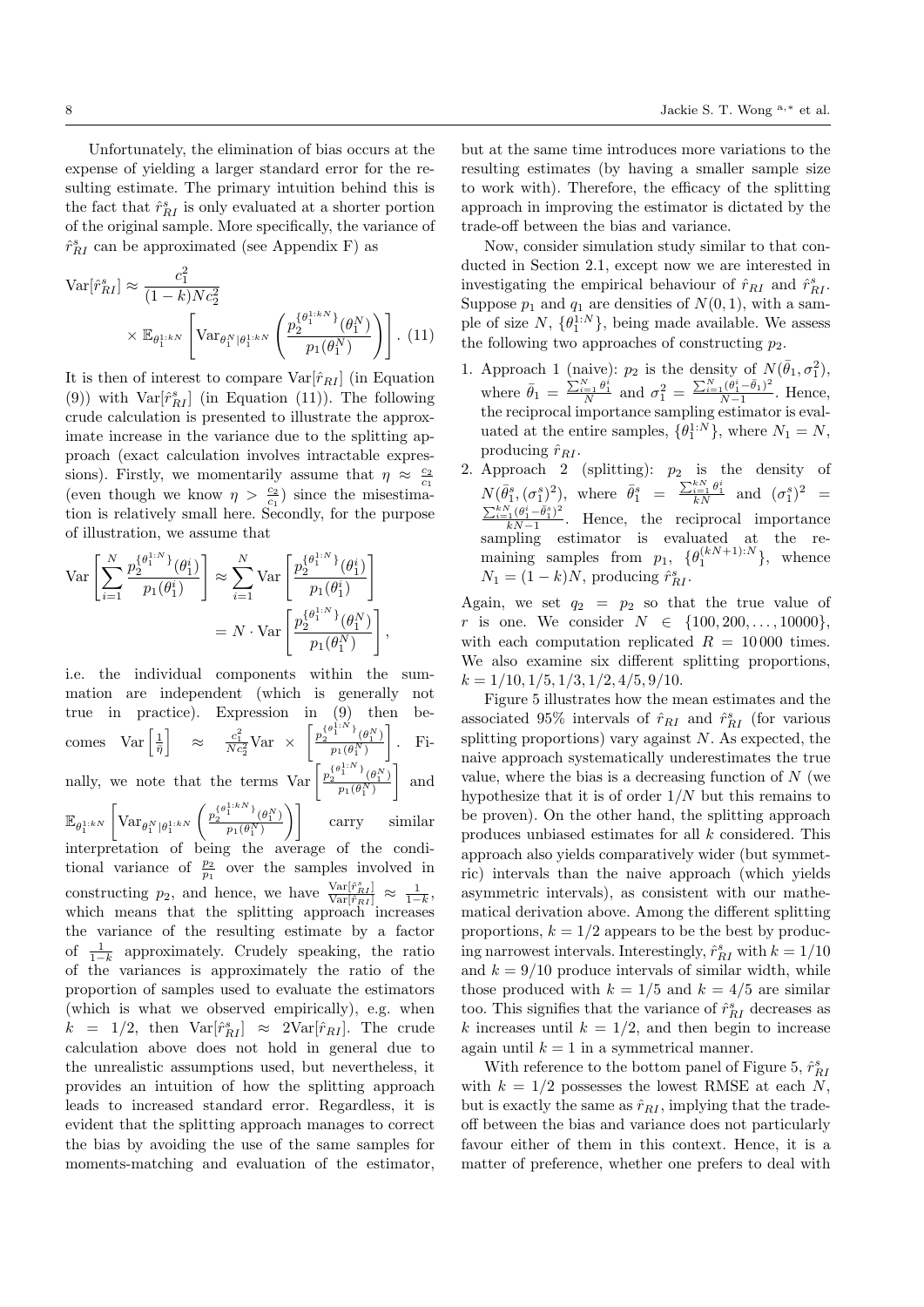

Fig. 5: Top panel shows the mean estimates (solid lines) of  $\hat{r}_{RI}$  and  $\hat{r}_{RI}^s$  with various k plotted against N, accompanied by the associated 95% intervals (dotted lines). The bottom panel shows the corresponding log RMSE.

biased estimates, or estimates with larger uncertainty. Despite having the same RMSE,  $\hat{r}_{RI}^s$  with  $k = 1/2$  is arguably better than the naive approach as it alleviates the bias completely and has lower computational cost since the estimator is only evaluated at a smaller portion of the sample (this could be beneficial in scenario where the evaluation of  $p_1$  is slow).

As mentioned before, the negative bias of the naive approach worsens as dimensionality increases. To explicitly explore the behaviour of  $\hat{r}_{RI}$  and  $\hat{r}_{RI}^s$  with respect to the dimensionality involved, we consider the case when  $p_1$  and  $q_1$  are both densities of a 10dimensional standard normal distribution:  $N(0, I_{10})$ . A sample of size  $N$  is generated from this distribution to form  $\{\theta_1^{1:N}\}$ . Then let  $p_2$  and  $q_2$  be the densities of normal distributions with mean and variance derived from  $\{\theta_1^{1:N}\}$  in a similar set up as described previously, except each computation is only replicated  $R = 1000$ times for computational feasibility (producing more erratic curves).

According to Figure 6, similar patterns are observed: that  $\hat{r}_{RI}$  systematically underestimates the true  $r$ , while  $\hat{r}_{RI}^s$  yields unbiased estimates at the expense of larger standard errors. A closer inspection revealed that the underestimation of  $\hat{r}_{RI}$  is much more apparent

than the uni-dimensional case, confirming that the bias of  $\hat{r}_{RI}$  is amplified by the dimensionality involved. The ranking performance of  $k$  is preserved, in that the closer  $k$  is to  $1/2$ , the better the resulting estimate. Notice also that  $\hat{r}_{RI}^s$  now outperforms  $\hat{r}_{RI}$  for all k considered in terms of the RMSE (the bottom panel of Figure 6). This is primarily because the splitting approach still manages to alleviate the bias despite the higher dimensionality, whereas the bias produced by the naive approach scales up substantially with increasing dimensionality. The increase in standard errors due to the splitting approach no longer offsets the reduction in the bias as in the uni-dimensional case, implying that there is an overall gain in efficiency by performing the splitting for higher dimensional problems. This renders the idea of splitting more valuable, since it corrects for the correlation induced bias irrespective of the dimensionality involved.

However, one has to be cautious when  $N$  is relatively small because there appears to be a threshold before the bias elimination by  $\hat{r}_{RI}^s$  operates for all  $k$ , as indicated by the idiosyncratic behaviour in Figure 6 for all  $k$  (which is also discernible in Figure 5). Intuitively, this is because a minimum number of samples is required to effectively learn about  $p_1$  for the estimation procedure to work properly. Knowing that  $k$  determines the amount of samples used to derive moments, it is clear that the threshold sample size for the bias elimination to take effect is larger for smaller  $k$ , as evident in Figure 6.

# 4.1 Applying the Idea of Splitting on  $\hat{r}_O$

Since it was demonstrated that  $\hat{r}_{RI}$  is the key component leading to the bias of  $\hat{r}_O$ , it is anticipated that implementing the splitting approach also eliminates the bias of  $\hat{r}_O$ . Motivated by the bias analysis in Section 2.2, we write  $\hat{r}_{O}^{s} = \frac{\bar{\eta}_{2}^{s}}{\bar{\eta}_{1}^{s}},$  where

$$
\bar{\eta}_1^s = \frac{1}{N_1} \sum_{i=N-N_1+1}^N \frac{q_2^s(\theta_1^i)}{N_1 q_1(\theta_1^i) + r N_2 q_2^s(\theta_1^i)},
$$

and

$$
\bar{\eta}_2^s = \frac{1}{N_2} \sum_{i=1}^{N_2} \frac{q_1(\theta_2^i)}{N_1 q_1(\theta_2^i) + r N_2 q_2^s(\theta_2^i)}
$$

with  $N_1 = (1-k)N$  and  $N_2 = N$ . When draws are random and independent, and conditional on the samples for moments estimation, we obtain

,

$$
\eta_1^s \equiv \mathbb{E}_{\theta_1^{(kN+1):N}|\theta_1^{1:kN}}\left[\bar{\eta}_1^s\right] = \frac{c_2}{c_1} \int \frac{p_1(\theta) p_2^s(\theta)}{N_1 p_1(\theta) + r N_2 p_2^s(\theta)} d\theta,
$$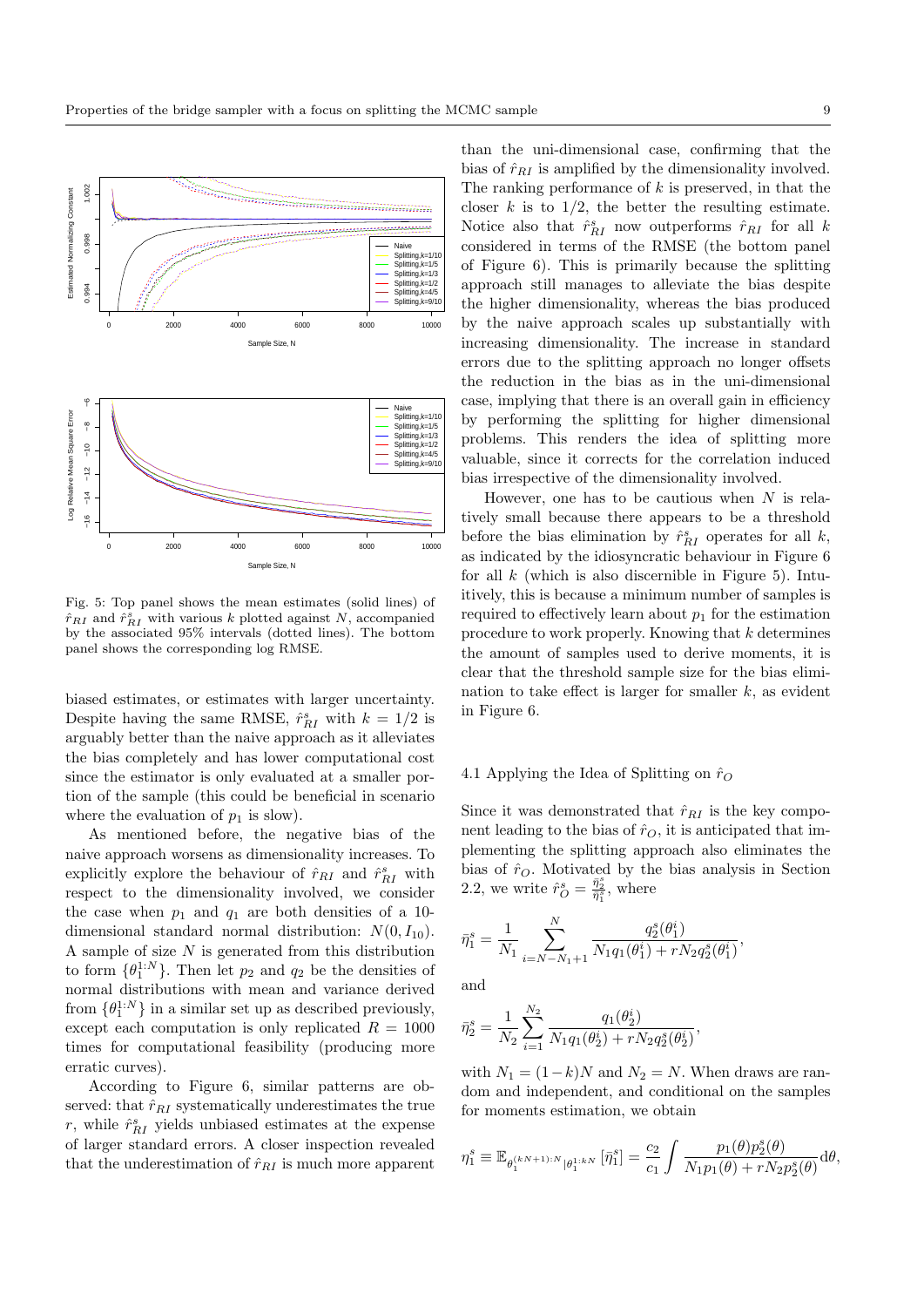

Fig. 6: Top panel shows the mean estimates (solid lines) of  $\hat{r}_{RI}$  and  $\hat{r}_{RI}^s$  with various k plotted against N, accompanied by the associated 95% intervals (dotted lines), for the 10 dimensional case. The bottom panel shows the corresponding log RMSE.

and

$$
\eta_2^s\equiv\mathbb{E}_{\theta_2^{1:N}|\theta_1^{1: kN}}[\bar{\eta}_2^s]=\int \frac{p_1(\theta) p_2^s(\theta)}{N_1p_1(\theta)+rN_2p_2^s(\theta)}\text{d}\theta.
$$

Thus, it can be shown that (see Appendix G)

$$
\mathbb{E}[\hat{r}_O^s] = \mathbb{E}_{\theta_1^{1:k}N} \left[ \mathbb{E}_{\theta_1^{(kN+1):N}, \theta_2^{1:N} | \theta_1^{1:k}N} \left( \frac{\bar{\eta}_2^s}{\bar{\eta}_1^s} \right) \right]
$$

$$
\approx \frac{c_1}{c_2} + \frac{c_1}{c_2(\eta_1^s)^2} \times \mathbb{E}_{\theta_1^{1:k}N} [\text{Var}(\bar{\eta}_1^s)]. \tag{12}
$$

As before, the second term in Equation (12) is going to be small when  $p_2$  is constructed to be close to  $p_1$ implying that  $\mathbb{E}[\hat{r}_O^s] \approx \frac{c_1}{c_2}$ .

The simulation study in Section 2.1 is revisited, where we now set  $p_2^s = q_2^s$  as the density of  $N(\bar{\theta}_1^s, (\sigma_1^s)^2)$ with  $\bar{\theta}_1^s = \frac{\sum_{i=1}^{kN} \theta_1^i}{kN}$  and  $(\sigma_1^s)^2 = \frac{\sum_{i=1}^{kN} (\theta_1^i - \bar{\theta}_1^s)^2}{kN-1}$  $\frac{kN-1}{kN-1}$ . The bridge sampler in (7) is then evaluated at the remaining samples from  $p_1$ ,  $\{\theta_1^{(kN+1):N}\}\$ , and the entire sample from  $p_2, \{\theta_2^{1:N}\}\.$  The iterative formulae is now

$$
\hat{r}_O^s (t+1) = \frac{\frac{1}{N_2} \sum_{i=1}^{N_2} \left[ \frac{l^s(\theta_2^i)}{N_1 l^s(\theta_2^i) + N_2 \hat{r}_O^s(t)} \right]}{\frac{1}{N_1} \sum_{i=kN+1}^{N} \left[ \frac{1}{N_1 l^s(\theta_1^i) + N_2 \hat{r}_O^s(t)} \right]},
$$
\n(13)

where  $\hat{r}_O^s(t)$  is the  $t^{th}$  iteration of the estimate,  $N_1 =$  $(1 - k)N$  and  $N_2 = N$ , while  $l^s(\theta) = \frac{q_1(\theta)}{q_2^s(\theta)}$ . Equation (13) is then iterated until convergence to yield the estimate,  $\hat{r}_O^s$ . Figure 1 is reconstructed, including  $\hat{r}_O^s$ for various  $k \in \{1/10, 1/5, 1/3, 1/2, 4/5, 9/10\}$ , forming Figure 7. Note that a similar simulation study has been performed by Overstall and Forster (2010), but only  $k = 1/2$  was considered and they focused mainly on the bias correction. They also simulated a shorter sample size from  $p_2$   $(N_2 = \frac{1}{2}N)$ , which can be improved with no substantial additional computational cost (relative to the naive approach) based on the results from Section 3, where the increase in standard error due to the splitting approach is slightly compensated by a reduction due to allocating a larger  $N_2$ .

As expected, similar phenomena are observed from Figure 7, that  $\hat{r}_O^s$  alleviates the bias at the expense of having a larger standard error for all  $k$ . In terms of the RMSE, the performance of  $\hat{r}_O^s$  with  $k = 1/2$  is similar to  $\hat{r}_O$ , as before. Interestingly, the ranking of the performance of  $\hat{r}_O^s$  with respect to k is altered slightly when compared with that for  $\hat{r}_{RI}^s$ . This is because the computation of optimal bridge sampling estimates requires samples from both  $p_1$  and  $p_2$ , whereas for reciprocal importance sampling estimates, samples from  $p_1$  are only involved in the construction of  $p_2$ , but not in the evaluation of the associated estimator. In other words, there is an extra influence on the overall efficiency of  $\hat{r}_O^s$  by using different k through the allocation of  $N_1$  and  $N_2$ (see Section 3). This highlights the difference between  $\hat{r}_{RI}^s$  and  $\hat{r}_O^s$ , that both samples from  $p_1$  and  $p_2$  play a direct role in the evaluation of the estimator for the latter, but not for the former. It appears that the best performing proportion is no longer  $k = 1/2$ , but rather  $k = 9/10$ , closely followed by  $k = 4/5$ . Or more specifically, the larger the value of  $k$ , the better the resulting estimate in this particular instance.

For the 10-dimensional case (see Appendix H), once again, the bias of  $\hat{r}_O$  is considerably larger than the unidimensional case, while  $\hat{r}_O^s$  is unbiased for all values of k. The ranking of  $\hat{r}_O^s$  in terms of k is preserved, such that the closer the value of  $k$  is to one, the better the resulting estimates.  $\hat{r}_O^s$  also outperforms  $\hat{r}_O$  for all values of  $k$ , as the former alleviates the bias irrespective of the dimensionality involved while the latter has an amplified bias, confirming that the splitting approach is more advantageous in higher-dimensional problems.

# 4.2 The Optimal Choice of  $k$  for  $\hat{r}_O^s$

The choice of  $0 < k < 1$  has a two-fold effect: it determines the amount of samples used for computing sam-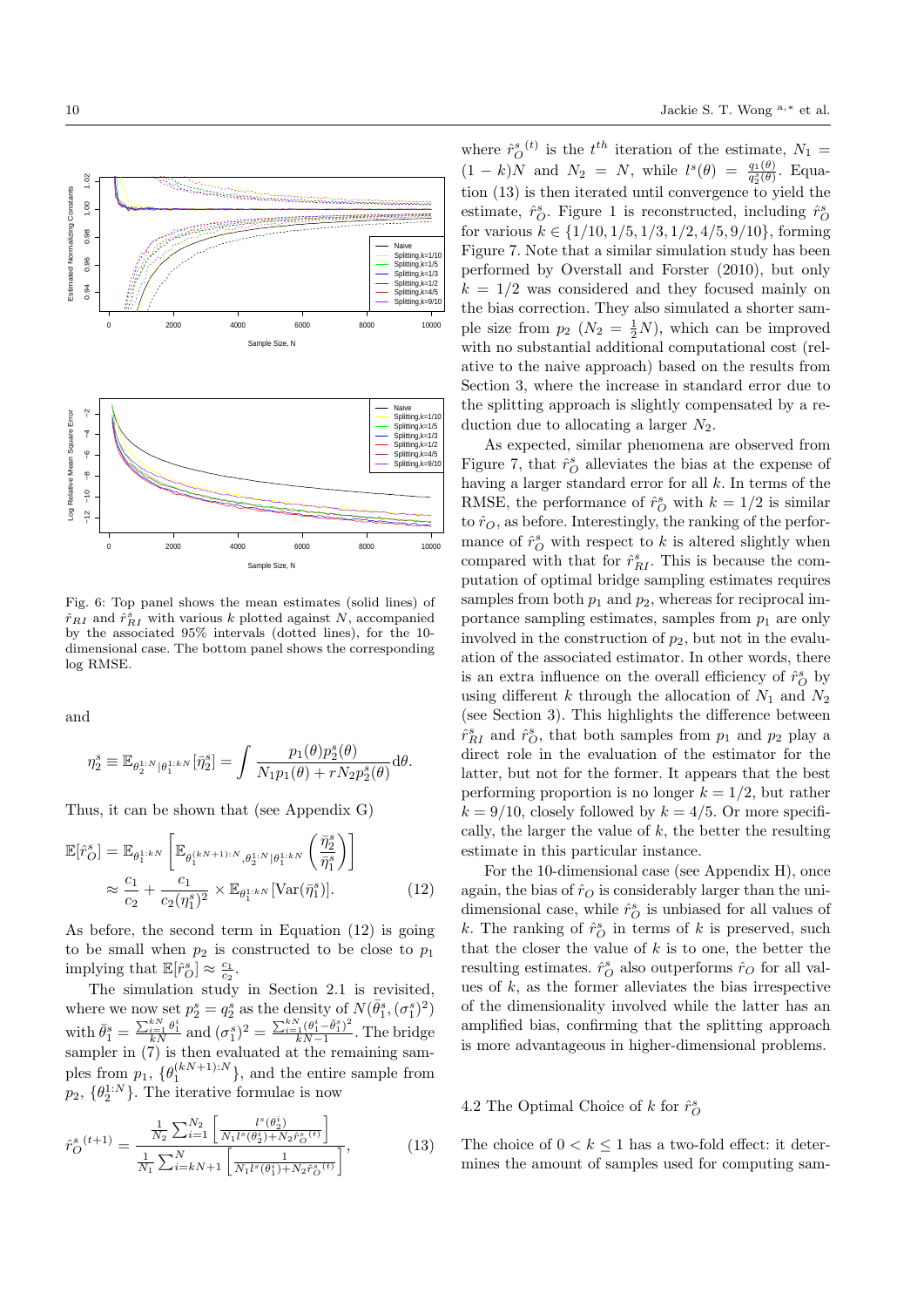

Fig. 7: Top panel shows the mean estimates (solid lines) of  $\hat{r}_O$  and  $\hat{r}_O^s$  with various k plotted against N, accompanied by the associated 95% intervals (dotted lines). The bottom panel shows the corresponding log RMSE.

ple moments (the larger the  $k$ , then more samples are used to estimate the moments of  $p_1$ , the more the  $p_2$ constructed resembles  $p_1$ , resulting in a higher accuracy for  $\hat{r}_O^s$ ; and the amount used to evaluate the estimator (the larger the  $k$ , the smaller the number of samples used to evaluate  $\hat{r}_O^s$  and thus a less precise estimate). An interesting question then is whether it is more important to obtain a more accurate estimate of the moments (larger  $k$ ), or it is more important to prioritize the evaluation of  $\hat{r}_O^s$  (smaller k). The experiment in Section 4.1 may indicate that it is more crucial to maximize the area of overlap between  $p_1$  and  $p_2$ , than having more samples from  $p_1$  to evaluate the estimator. However, this may not be true in general because if the experiment is repeated, but with  $p_1$  replaced by the density of  $(t_3)$ , then the ranking of k is reversed, that smaller k results in better estimates (see Appendix I).

Recall from Equation (8) that the relative sizes of  $N_1$  and  $N_2$  determine the resulting behaviour of  $\hat{r}_O$ (see Section 3 for a detailed description). In our experiments,  $N_2 = N$  is fixed so k is inversely related to  $N_1$ . For instance, using a larger  $k$  effectively means a smaller  $N_1$  is allocated for evaluating the estimator, yielding  $\hat{r}_O^s$  that behaves more similarly to the importance sampling estimate. On the contrary, using a smaller  $k$  corresponds to a larger  $N_1$  for evaluating the estimator, with  $N_1$  approaching  $N_2 = N$  as k tends to 0, producing estimates that behave like the original bridge sampler (with increasingly poorer estimate of the moments of  $p_1$ ). The boundary value of  $k = 1$  is equivalent to setting  $N_1 = 0$ , which leads to  $\hat{r}_I$  using moments-matched normal distribution.

To study the influence of  $k$ , the simulation study in Section 4.1 is repeated, but with log RMSE plotted against  $k \in \{0.01, 0.02, \ldots, 0.99\}$ , fixing  $N = 1000$ , and with computation at each  $k$  replicated 10 000 times. We exclude  $k = 0$  in our investigation because the resulting estimates become aggressively volatile when none of the samples from  $p_1$  is used for constructing  $p_2$ , i.e. a normal density with any parameters could be used as  $p_2$ . We have also included several cases, each with different  $p_1$ and  $p_2$ :

- 1. Case 1:  $p_1$  is the density of  $N(0, 1)$ ,  $p_2$  is the sample moments-matched normal density;
- 2. Case 2:  $p_1$  is the density of  $t_3$ ,  $p_2$  is the sample moments-matched normal density;
- 3. Case 3:  $p_1$  is the density of a Laplace distribution with location and scale parameters given as 0 and 1 respectively, i.e.  $p_1(\theta) = \frac{1}{2} \exp(-|\theta|)$ ,  $p_2$  is the sample moments-matched normal density;
- 4. Case 4:  $p_1$  is the density of  $N(0, 1)$ , while  $p_2$  is the density of a non-standardized  $t_3$  (Johnson et al., 1995, Chapter 28), constructed using samples of  $p_1$ through method of moments;
- 5. Case 5:  $p_1$  is the density of  $t_3$ , while  $p_2$  is the density of a non-standardized  $t_3$ , constructed using samples of  $p_1$  through method of moments.

According to Figure 8, the RMSE of cases 1 and 5 appear to be decreasing functions of  $k$  generally. The reason why a larger  $k$  is beneficial in cases 1 and 5 is perhaps not so surprising since  $p_1$  and  $p_2$  belong to the same family of distributions, and hence, prioritizing the importance sampling component due to using a large  $k$  (see above) will not be problematic. It is then more crucial to obtain a more accurate estimate of the moments to maximize the overlap between  $p_1$  and  $p_2$ , which is achieved by using large  $k$ . In other words, when  $p_1$  and  $p_2$  are from the same family of distributions, the gain in statistical efficiency of  $\hat{r}_O^s$  through maximizing the overlap between  $p_1$  and  $p_2$  outweighs the loss due to having less samples to evaluate the estimator. The reverse is true for cases 2-4, where prioritizing the importance sampling component is detrimental when  $p_2$  is lighter-tailed (see Frühwirth-Schnatter, 2004 for explanation), which is especially apparent when the RMSE is observed to increase drastically as  $k$  approaches 1 for cases 2 and 3. The same phenomenon is not observed for case 4, as  $p_2$  is more heavy-tailed there. Notice also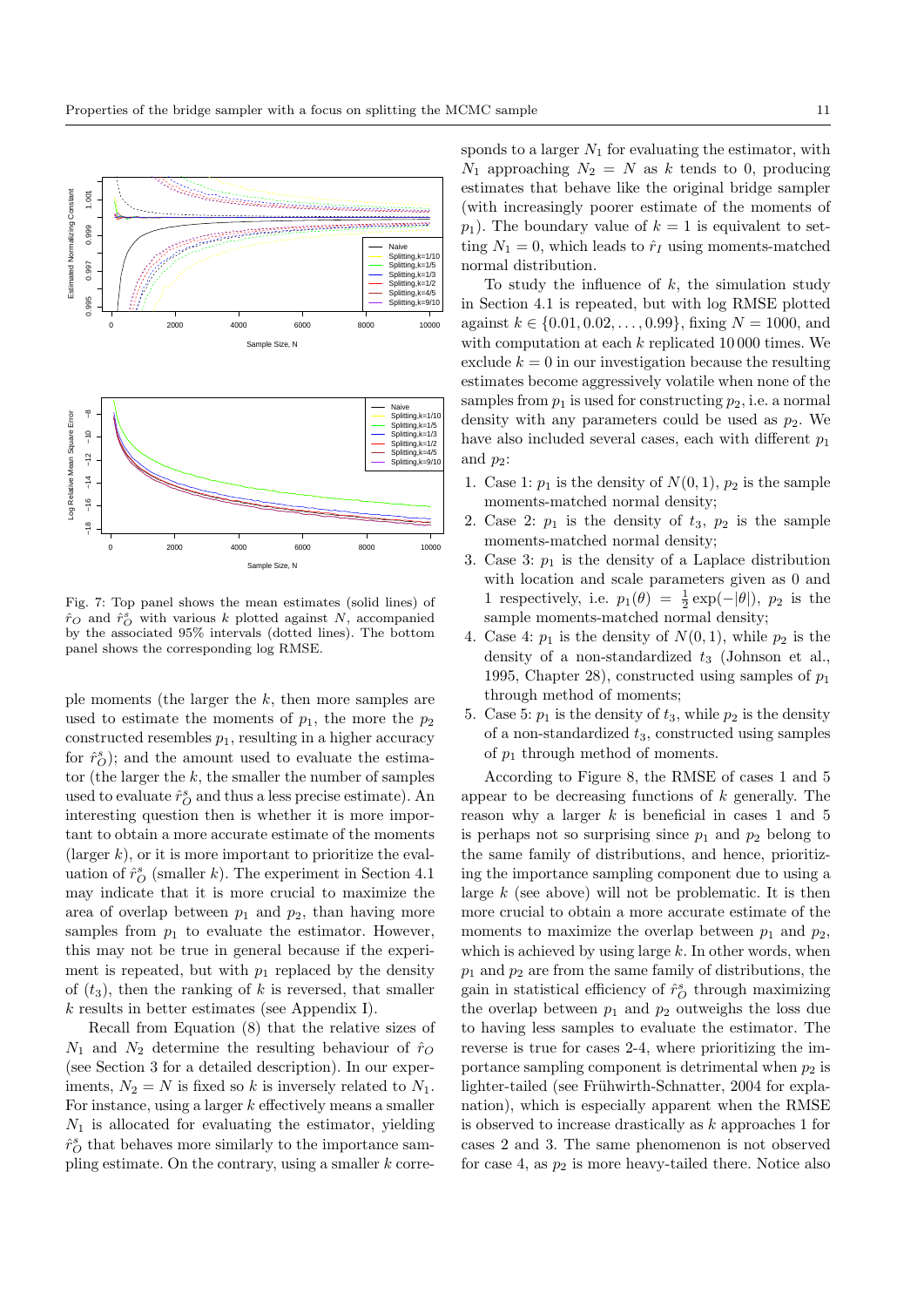

Fig. 8: Plot of the log RMSE of  $\hat{r}_O^s$  against  $k$  under Case 1 (black), Case 2 (red), Case 3 (blue), Case 4 (green), and Case 5 (yellow).

that similar characteristics are observed at small  $k$  for all cases, that the RMSE increases sharply as  $k$  approaches 0. This is an indication that there are insufficient samples to learn about  $p_1$  through the moments estimated, prohibiting the bridge sampling procedure from operating efficiently. Once the threshold value is exceeded (around  $k = 0.05$  according to Figure 8), then the behaviour of  $\hat{r}_O^s$  begin to show consistent patterns. To conclude, the optimal value of  $k$  for  $\hat{r}^s_{\mathcal{O}}$  depends on the nature of  $p_1$  and  $p_2$ : if  $p_1$  and  $p_2$  belong to the same family of distributions, then it is more favourable to prioritize accurate moments estimation (large  $k$ ); whereas if  $p_1$  and  $p_2$  are from different families (which is more common in practice), it is more crucial to have more samples for evaluating the estimator, correspondingly using less samples for moments estimation (small  $k$ ), provided that the minimum threshold of having sufficient samples for moments estimation is surpassed.

### 5 The Cross-Splitting Approach

In this section, we investigate a method of further reducing the RMSE of  $\hat{r}_O^s$ , given a sample of size N from  $p_1$ . Notice that while computing  $\hat{r}_O^s$ , the estimator in (13) is only evaluated at a portion of the samples from  $p_1$  because the first subset is required for constructing  $p_2$ . This results in an increased variance for  $\hat{r}_O^s$  due to having less samples to evaluate the estimator (Section 4). Wang and Meng (2016) suggested a sub-sampling strategy, which makes full use of the entire set of sample from  $p_1$  to ensure statistical efficiency. In particular, a proportion, k, of the samples from  $p_1$  up to the first half (where they have  $0 < k \leq 1/2$ ), is used to compute sample moments, while Equation (13) is evaluated at the remaining half of the samples,  $\{\theta_1^{(N/2+1):N}\}\$ , producing  $\hat{r}_O^{s_1}$ . The above procedure is then repeated in



Fig. 9: A diagram to summarise and distinguish between the two cross splitting approaches, where the approach by Wang and Meng (2016) is presented at the top panel and our suggested approach at the bottom.

the reverse direction, where sample moments are derived from a portion of the second half of the sample (of proportion k),  $\{\theta_1^{((1-k)N+1):N}\}$ , while Equation (13) is evaluated at the first half of the samples, producing  $\hat{r}_O^{s_2}.$  The cross-splitting optimal bridge sampling estimate,  $\hat{r}_{O}^{cs}$ , is then formed by averaging between the two, i.e.  $\hat{r}_O^{cs} = \frac{1}{2} (\hat{r}_O^{s_1} + \hat{r}_O^{s_2})$ . Given that Equation (13) is evaluated at half of the samples from  $p_1$  (i.e.  $N_1$  is fixed at  $N/2$ ) each time, it is obvious that the larger the k the better the estimate since a larger  $k$  ensures a better estimation of the underlying moments (which increases the overlap between  $p_1$  and  $p_2$ ). Moreover, when  $k < 1/2$ is implemented, part of the samples from  $p_1$  is not involved during the individual calculation of  $\hat{r}_O^{s_i}$  (*i* = 1, 2). Even though this is no longer an issue when they are averaged to form  $\hat{r}_O^{cs}$ , the remaining samples from  $p_1$ could have been better utilized in the calculation of each of the  $\hat{r}_O^{s_i}.$ 

Therefore, we propose to use a proportion,  $k$ , of the samples from  $p_1$  to compute the sample moments, while Equation (13) is evaluated at all of the remaining samples, yielding  $\hat{r}_O^{s_1}$ . Then, the above procedure is repeated in the reverse direction while maintaining the partitioning of the samples, yielding  $\hat{r}^{s_2}_{O}$ . See Figure 9 for a graphical summary of our approach. That way, we ensure that the samples from  $p_1$  are fully utilized during the cross computation, while avoiding samples from being used twice for the evaluation of the estimator. It is then of interest to investigate the impact of  $k$ on the efficiency of  $\hat{r}_O^{cs}$ , where it is sufficient to consider the range  $0 < k \leq 1/2$  (the behaviour for  $1/2 \leq k < 1$ would be identical). Note that our approach is the same with that of Wang and Meng (2016) when  $k = 1/2$ . We focus on our proposed approach for the remaining part of this paper.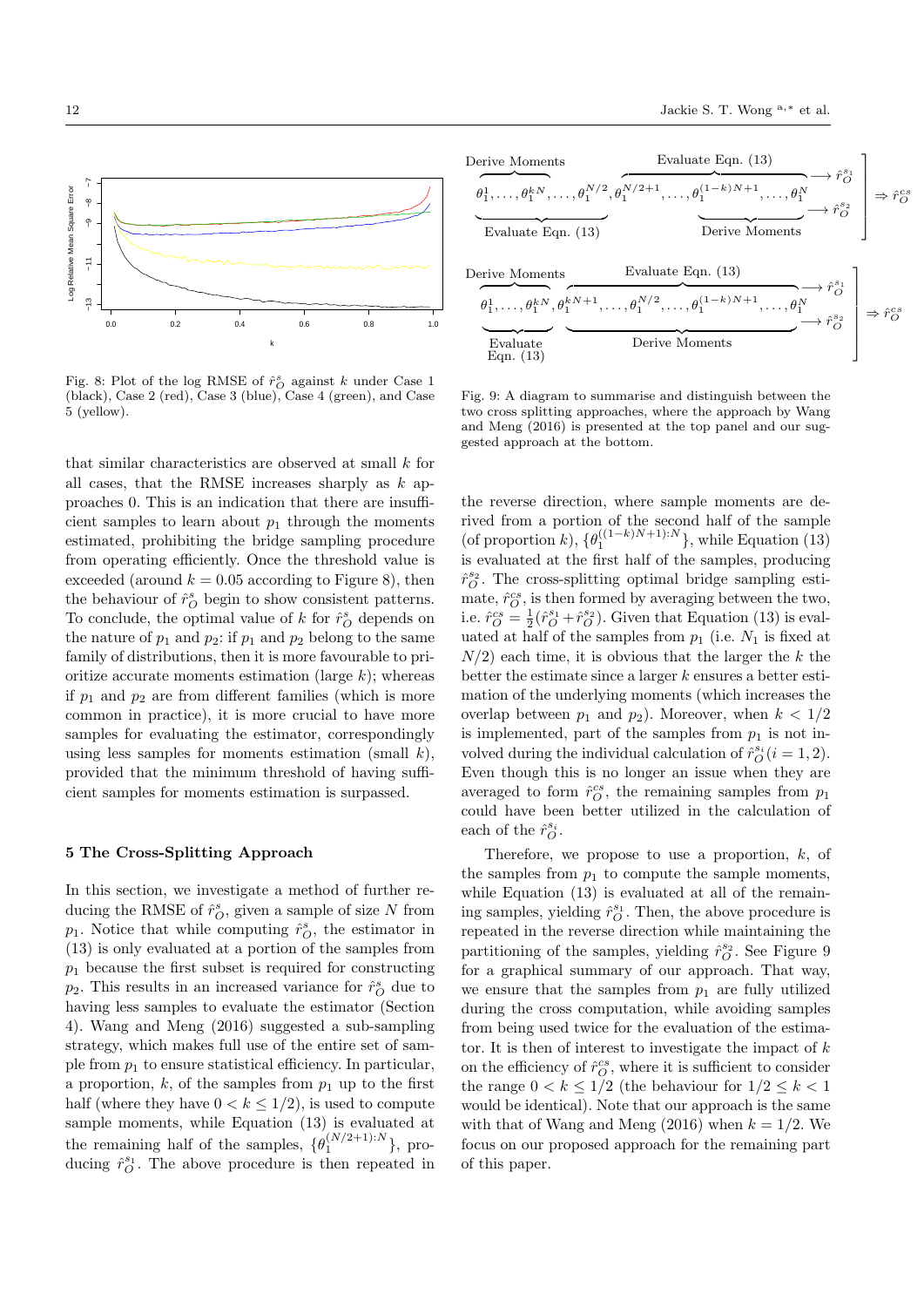It is not possible to completely nullify the correlation between  $\hat{r}_{O}^{s_1}$  and  $\hat{r}_{O}^{s_2}$  since the samples used to construct  $p_2$  (through moment estimation) technically still appear in the estimator in the form of the parameters for  $p_2$ . Wang and Meng (2016) claimed that the correlation between  $\hat{r}_{O}^{s_1}$  and  $\hat{r}_{O}^{s_2}$  is empirically found to be rather small, implying that the cross-splitting approach is capable of reducing the variance of  $\hat{r}_{O}^{s_i}$   $(i = 1, 2)$  by almost half. We demonstrate that this is not always true, especially when the two densities involved have similar functional forms. Returning to our case study in Section 4.1, the correlation between  $\hat{r}_O^{s_1}$  and  $\hat{r}_O^{s_2}$  is computed for  $k = 1/10, 1/5, 1/3, 1/2$ , with varying sample sizes  $N \in \{100, 200, ..., 10000\}$  (see Appendix J). The estimated correlations seem to have converged to the true underlying values for all  $N$  (subject to fluctuations), where the converged values (mostly non-zero) vary across  $k$  such that the larger the  $k$  the larger the correlation. For example, the correlation between  $\hat{r}_O^{s_1}$ and  $\hat{r}_O^{s_2}$  is around 0.33 at  $k = 1/2$  (as implemented by Wang and Meng, 2016), which is most likely due to  $p_1$ and  $p_2$  both being normal densities. However,  $\hat{r}_O^{cs}$  with  $k = 1/2$  also appears to result in the lowest RMSE despite having the highest correlation.

To pin down situations where the magnitude of the correlation between  $\hat{r}_{O}^{s_1}$  and  $\hat{r}_{O}^{s_2}$  is negligible, we repeat the above study with various  $p_1$  and  $p_2$  under four different scenarios:

- 1. Case 1:  $p_1$  is the density of  $Exp(\lambda_1)$ , where  $\lambda_1 = 0.5$ and  $p_2$  is the density of  $Exp(\lambda_2)$ , where  $\lambda_2$  is derived from the samples from  $p_1$  by method of moments;
- 2. Case 2:  $p_1$  is the density of  $t_3$ , while  $p_2$  is the density of the sample moments-matched normal distribution;
- 3. Case 3:  $p_1$  is the density of a standard normal distribution, while  $p_2$  is the density of a non-standardized  $t_3$ , constructed using samples from  $p_1$  using method of moments;
- 4. Case 4:  $p_1$  is the density of  $t_3$ , while  $p_2$  is the density of a non-standardized  $t_3$ , constructed to possess moments that equate to those of the sample moments from  $p_1$ .

Knowing that the correlation does not vary against  $N$ , we fix  $N = 1000$  as an illustration and the results are summarized in Table 1. As consistent with Wang and Meng (2016), there are certain situations where the correlation is close to being negligible, i.e. cases 2 and 3 here for all  $k$ . This implies that the cross splitting procedure is able to yield  $\hat{r}_{O}^{cs}$  with half the variance of  $\hat{r}_{O}^{s_i}$ . We hypothesize that this is because  $p_1$  and  $p_2$  have different tail weights due to them being densities of different functional forms. In case 4, the correlations are slightly larger than zero, again, likely due to  $p_1$  and  $p_2$ 

both being densities of  $t_3$ . It is also evident from Table 1 that  $\hat{r}_O^{cs}$  with  $k = 1/2$  is consistently outperforming other k across all four cases considered (which is in agreement with Wang and Meng, 2016), despite consistently having the highest correlation between  $\hat{r}_O^{s_1}$  and  $\hat{r}_O^{s_2}$ . This could be linked to the result in Section 4.1, where we note that  $\hat{r}_O^{cs}$  for a given k is essentially the average of  $\hat{r}_O^s$  given k and  $1-k$ . From Table 1, we learn that averaging between both  $\hat{r}_O^s$  with  $k = 0.50$  is better than averaging between  $k = 1/10$  (the worst) and  $k = 9/10$  (the best). Therefore, this suggests that the cross-splitting approach not only reduces the large standard error caused by applying the splitting approach, but also negates the need to determine the optimal splitting proportion (as studied in Section 4.2), given that  $\hat{r}_O^{cs}$  with  $k = 1/2$  is the most optimal irrespective of the nature of  $p_1$  and  $p_2$ .

Even though  $\hat{r}_O^{cs}$  with  $k = 1/2$  proved to be the best choice from our experiments, technically,  $\hat{r}_{O}^{cs}$  with any  $0 < k \leq 1/2$  is guaranteed to further improve the bridge sampling estimator in the sense of RMSE at a cost of a slightly higher computational effort relative to the splitting approach. This is particularly beneficial in scenarios where the main concern is to optimize the efficiency of bridge sampling estimates given a fixed number of samples from  $p_1$ , since no sample is wasted purely for the construction of  $p_2$  and the resulting estimate is unbiased with low standard error.

Table 1: The correlation between  $\hat{r}_{O}^{s_1}$  and  $\hat{r}_{O}^{s_2}$  for various cases considered, with the corresponding log RMSE shown in parentheses.

|            | Case 1       | Case 2      | Case 3      | Case 4       |
|------------|--------------|-------------|-------------|--------------|
| $k = 1/10$ | 0.1890       | 0.0199      | $-0.0047$   | 0.0623       |
|            | $(-13.2204)$ | $(-9.3313)$ | $(-9.4601)$ | $(-11.2439)$ |
| $k = 1/5$  | 0.2696       | 0.0073      | 0.0072      | 0.0726       |
|            | $(-13.6600)$ | $(-9.4672)$ | $(-9.5395)$ | $(-11.5274)$ |
| $k = 1/3$  | 0.3005       | $-0.0058$   | 0.0122      | 0.0740       |
|            | $(-13.8829)$ | $(-9.5771)$ | $(-9.5711)$ | $(-11.6442)$ |
| $k = 1/2$  | 0.3364       | $-0.0044$   | 0.0260      | 0.0785       |
|            | $(-13.9197)$ | $(-9.5984)$ | $(-9.5693)$ | $(-11.7372)$ |

### 6 Extending the Idea of Cross-Splitting

The cross-splitting approach can be extended by borrowing the idea from the n-fold cross-validation (Kohavi, 1995). In particular, the original sample is partitioned into  $n$  subsets, where a single subsample is retained for moments estimation, while the next subsample is then used to evaluate the optimal bridge sampling estimator, together with using a large  $N_2$ . This process is then repeated  $n$  times, with each of the subsamples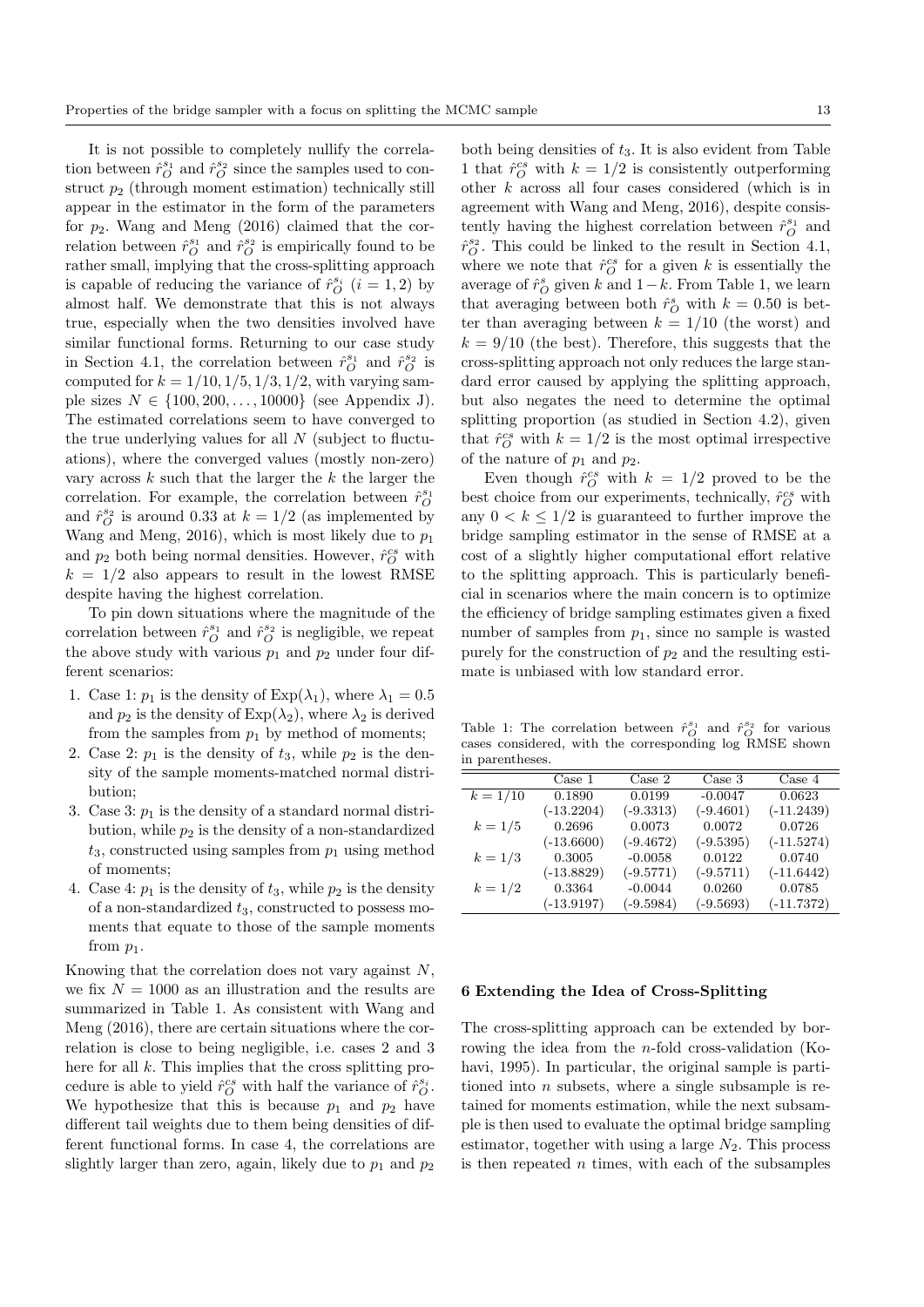used exactly once for moments estimation, producing  $\hat{r}_{O}^{s_1}, \ldots, \hat{r}_{O}^{s_n}$ . The resulting *n*-fold cross-splitting estimate,  $\hat{r}_O^{ncs}$ , can then be formed by taking the average of the n estimates produced in each individual repetition, i.e.  $\hat{r}_O^{ncs} = \frac{\sum_{j=1}^n \hat{r}_O^{s_j}}{n}$ . A graphical example when  $n = 3$  is provided in Appendix K. Technically speaking, the nfold cross splitting approach is anticipated to improve the bridge sampling estimate by several fold, the justification of which can be formulated based on our previous findings. Firstly, partitioning the samples from  $p_1$  into multiple smaller subsets before evaluating the estimator corresponds to the splitting approach with small  $k$ , which was discovered to be more optimal (since typically  $p_1$  and  $p_2$  are of different functional forms) from Section 4.2. Secondly, choosing  $N_2$  to be large relative to  $N_1$  during the evaluation of each of the estimators is generally beneficial (see Section 3). Finally, averaging across all the estimates produced from each of the subsets corresponds to a multiple application of the crosssplitting approach. The combination of all these three features should be capable of improving the efficiency of  $\hat{r}_O^{ncs}$  substantially.

As an illustration, we set  $n = 3$  and consider a similar simulation study as in Section 5, where  $p_1$  is now the density of  $t_3$ , while  $p_2$  is the moments-matched normal density, with moments computed from different subset of the samples from  $p_1$ . The algorithm for computing the 3-fold cross-splitting estimate is in accordance with that depicted in Appendix K. Computationally speaking,  $\hat{r}_O^{ncs}$  is surely going to yield better estimates than  $\hat{r}_{O}^{s_i}$  (for any  $i = 1, ..., n$ ) if we only simulate  $N_2 = N$ samples from  $p_2$  for each of the repetitions, since this implies that we effectively have more samples (three times when  $n = 3$ ) from the bridge distributions to work with collectively. To demonstrate that the improvement of  $\hat{r}_O^{ncs}$  is not entirely due to using a larger  $N_2$ , it is also informative to have estimates produced using the splitting approach with  $k = 1/3$ , setting  $N_2 = 3N$  for the evaluation of the estimator, as a comparison. Moreover, we have included the RMSE of  $\hat{r}_O$  and  $\hat{r}_O^s$  with  $N_2 = N$ for the purpose of comparison, all of which are depicted in Figure 10. It is evident that  $\hat{r}_O^{ncs}$  is the best estimate out of its counterparts by a considerable margin, except for  $\hat{r}_O^s$  with  $k = 1/3$  and  $N_2 = 3N$  where the outperformance is not substantial, but still discernible. Thus, it can be deduced that the gain in efficiency of the 3-fold cross-splitting approach is recognizable, and is not entirely due to evaluating the estimator at a larger  $N_2$ . To justify why  $\hat{r}_O^{ncs}$  is more superior than  $\hat{r}_O^s$  with  $N_2 = 3N$ , we note that using a larger  $N_2$  is suboptimal when  $p_1$  is more heavy-tailed than  $p_2$ , so repeatedly evaluating the optimal bridge sampling estimator separately for the individual subsamples and





Fig. 10: Plot of the log RMSE of  $\hat{r}_O^{ncs}$  for  $n=3$  (red), against N. Also included are the log RMSE of  $\hat{r}_O$  (black), as well as  $\hat{r}_O^s$  with  $k = 1/3$  when  $N_2 = N$  (blue) and when  $N_2 = 3N$ (green).

then averaging (as in  $\hat{r}_O^{ncs}$ ) is a way to evaluate the estimator at a larger number of samples (for smaller overall standard error) while avoiding using a larger  $N_2$ relative to  $N_1$  in a single computation. Nevertheless, it is ill-advised to use a very large  $n$  in high-dimensional problems. This is because the samples are segregated into subsets which contain limited amount of samples, the moments derived from each subset would then be inadequate to summarize  $p_1$  (each  $p_2$  constructed has small overlap with  $p_1$ ), resulting in poor estimates.

# 7 Implication of Our Results on Bayesian Computations

As mentioned previously, marginal likelihoods and Bayes factors are quantities of interest in Bayesian model selection. One can use the bridge sampling approach to estimate the marginal likelihood by setting  $q_1(\theta) = f_M(X|\theta) f_M(\theta)$ , with  $q_2(\theta) = p_2(\theta)$ conveniently chosen as the moments-matched normal distribution. Assuming that a fixed number of samples,  $\{\theta_1^{1:N}\}$ , is available from the posterior distribution, the aim is to formulate an algorithm of computing bridge sampling estimates with maximal statistical efficiency. We have demonstrated that naively evaluating the bridge sampling estimator leads to biased estimates. Here, we describe some plausible strategies of achieving the aim based on our preceding studies.

Our recommended algorithm for efficiently applying the bridge sampling approach is as follows:

1. Partition the posterior samples into n (the choice of which will be commented later) subsets:

$$
\overbrace{\theta_1^1,\ldots,\theta_1^{N/n},\theta_1^{N/n+1},\ldots\theta_1^{2N/n}}^{\text{Subset } 2}, \overbrace{\theta_1^{(\text{n}-1)N/n+1},\ldots,\theta_1^{N/n+1},\ldots,\theta_1^{N/n}}
$$

.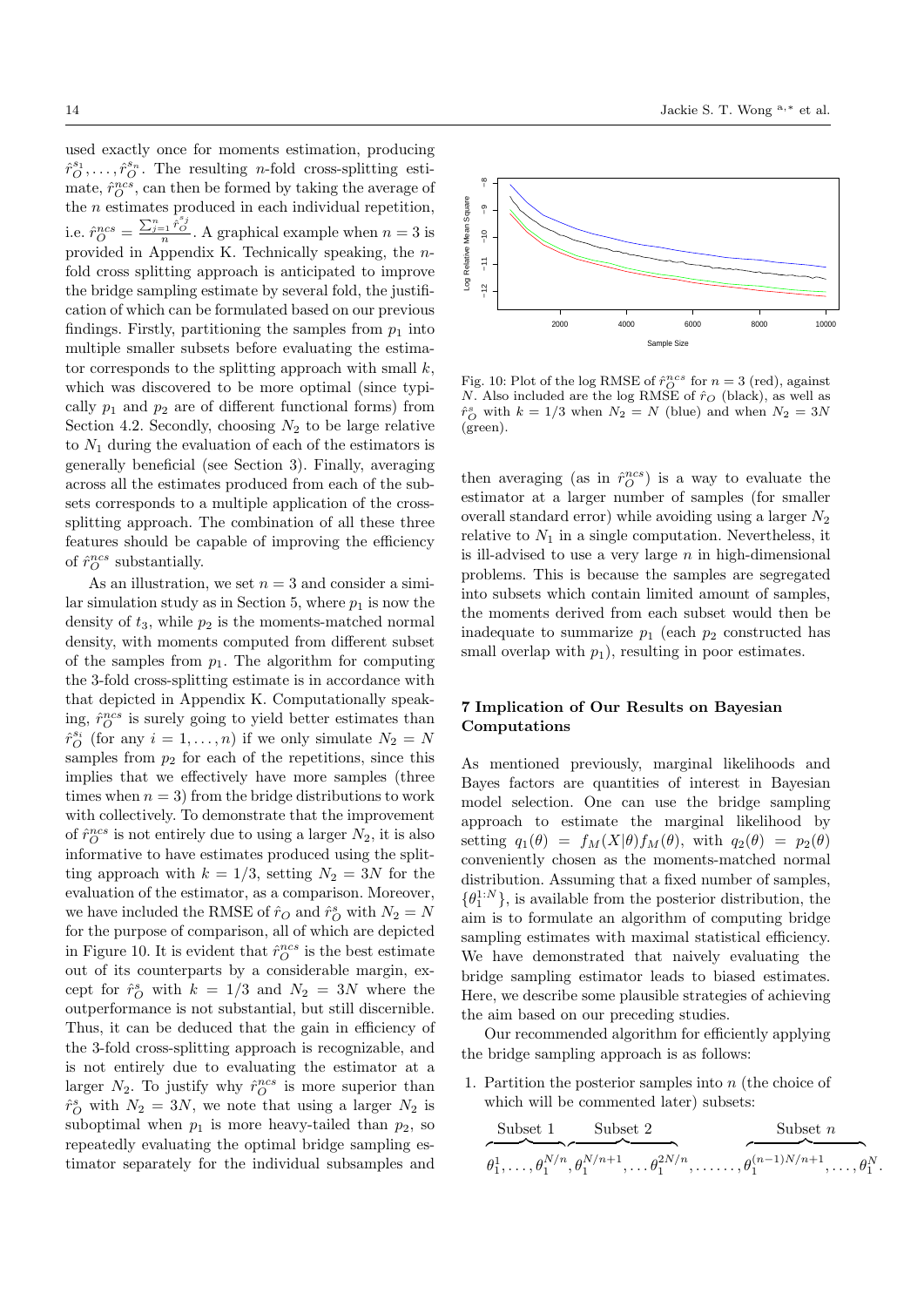- 2. Set  $j = 1$ .
- 3. Compute the mean and covariance of subset j of the posterior samples to form the moments-matched normal distribution, i.e.  $q_2^{s_j} = p_2^{s_j}$  is the density of  $N(\bar{\theta}_1^{s_j},(\sigma_1^{s_j})^2)$ , where  $\bar{\theta}_1^{s_j} = \frac{\sum_{i=(j-1)N/n+1}^{jN/n} \theta_1^i}{N/n}$  and  $(\sigma_1^{s_j})^2 = \frac{\sum_{i=(j-1)N/n+1}^{jN/n} (\theta_1^i - \overline{\theta}_1^{s_j})^2}{N/n-1}$  $\frac{N/n+1}{N/n-1}$ .
- 4. Generate a sample of size  $N_2$  from  $N(\bar{\theta}_1^{s_j}, (\sigma_1^{s_j})^2)$  to form  $\{\theta_2^{1:N_2}\}\$ , where  $N_2$  is chosen to be moderately large.
- 5. Using subset  $j + 1$  and  $\{\theta_2^{1:N_2}\}\$ , evaluate the optimal bridge sampling estimator. Specifically, Equation (13) is modified to form

$$
\hat{r}_{O}^{s_j(t+1)} = \frac{\frac{1}{N_2} \sum_{i=1}^{N_2} \left[ \frac{l^{s_j}(\theta_2^i)}{N_1 l^{s_j}(\theta_2^i) + N_2 \hat{r}_{O}^{s_j(t)}} \right]}{\frac{1}{N_1} \sum_{i=j}^{(j+1)N/n} \left[ \frac{1}{N_1 l^{s_j}(\theta_1^i) + N_2 \hat{r}_{O}^{s_j(t)}} \right]},
$$
\nwhere  $N_1 = N/n$ ,  $N_2 = N_2$ ,  $l^{s_j}(\theta) = \frac{f_M(X|\theta) f_M(\theta)}{q_2^{s_j}(\theta)}$ 

and is iterated until convergence to yield  $\hat{r}_{O}^{s_j}$ .

- 6. Set  $j = j+1$  and repeat steps 3-5 until  $j = n$ , where we define subset  $n + 1$  as subset 1.
- 7. Calculate the estimate  $\hat{r}_O^{ncs} = \frac{\sum_{j=1}^n \hat{r}_O^{s_j}}{n}$ .

It is desirable to use a large  $n$ . However, users should also be warned that partitioning the posterior samples into more subsets may not be ideal when the number of parameters is large, as more samples are required to estimate their moments (particularly when serially correlated MCMC samples are used). A general strategy is to choose  $n$  such that it is reasonable in the context of the problem, properly considering the sample size relative to the dimensionality of the problem. A rule of thumb to check if the  $n$  chosen is reasonable is to repeat the above algorithm for  $n-2$  or even  $n/2$ , a large discrepancy in their values indicates that smaller n should be used. If it is believed that the posterior samples are not sufficiently long, then it is still advisable to use  $n = 2$ , corresponding to the cross-splitting approach with  $k = 1/2$ , which has been shown in Section 5 to produce estimates with good properties and is the most optimal among various  $k$ .

The use of a large  $N_2$  is recommended primarily for the purpose of reducing the overall standard error (as demonstrated in Section 3) and the ease with which samples from normal distributions can be generated. However, using an astronomically large  $N_2$  has the inherent risk of producing estimates that behave similarly to the importance sampling estimates, meaning that we do not benefit as much from the additional computation devoted, particularly when the posterior distribution has a heavy tail. In some Bayesian applications though, especially when data size is large, this is not

a major problem since the posterior distribution is approximately normal (Gelman et al., 1995, Chapter 13). Also note that the mixture coefficients in Equation (8) are in fact  $N_1$  and  $rN_2$ , where r (the marginal likelihood here) also plays a role in determining the estimate's behaviour. So far, we have only considered  $r = 1$  in our simulations for simplicity so the values of  $N_1$  and  $N_2$ directly reflect the mixture proportion used. In typical Bayesian applications,  $r$  is numerically small, so using  $N_1 = N_2$  does not imply that an equal mixture proportion is assigned as in previously, rather,  $rN_2$  would be considerably smaller than  $N_1$  (implicitly favouring the biased reciprocal importance sampling behaviour). Using a larger  $N_2$  could potentially counterbalance this effect, even though this can alternatively be circumvented by multiplying  $r$  with a large constant (to be readjusted once  $\hat{r}_O^{ncs}$  is computed). The sequence with which the posterior subsets are used (for moments estimation and evaluation of the estimators) could also be permutated if one prefers to further minimize the effect of the serial correlations of MCMC samples.

# 8 Conclusion

,

This paper investigates the bridge sampling estimator developed by Meng and Wong (1996) for estimating normalizing constants. Specifically, we highlight its potential in Bayesian computation, where marginal likelihoods/Bayes factor are core model selection quantities. First, it was illustrated that naively applying the bridge sampling estimator leads to biased estimates. Theoretical calculations are then presented to identify the sources of bias. We classify the bias of bridge sampling estimator into two categories: one originates from the distance between  $p_1$  and  $p_2$ , while another is induced from the correlation due to the moments-matching procedure, where we proceeded to focus on the latter. The effect of sample size allocation was discovered to have an impact on both the bias and standard error of bridge sampling estimator. We demonstrated how the splitting approach (partitioning posterior samples for moments estimation and evaluation of estimator separately) eliminates the correlation induced bias at the expense of a larger standard error. The optimal way of partitioning the posterior samples for splitting (controlled by  $k$ ) was also examined and found to be dependent on the nature of  $p_1$  and  $p_2$ . Next, the cross-splitting approach was described as a method capable of lowering the larger standard error due to splitting. We also shed light on the fact that it is not crucial to determine the optimal  $k$  for splitting when the cross-splitting approach is implemented because the influence of  $k$  is diminished through averaging. The cross-splitting approach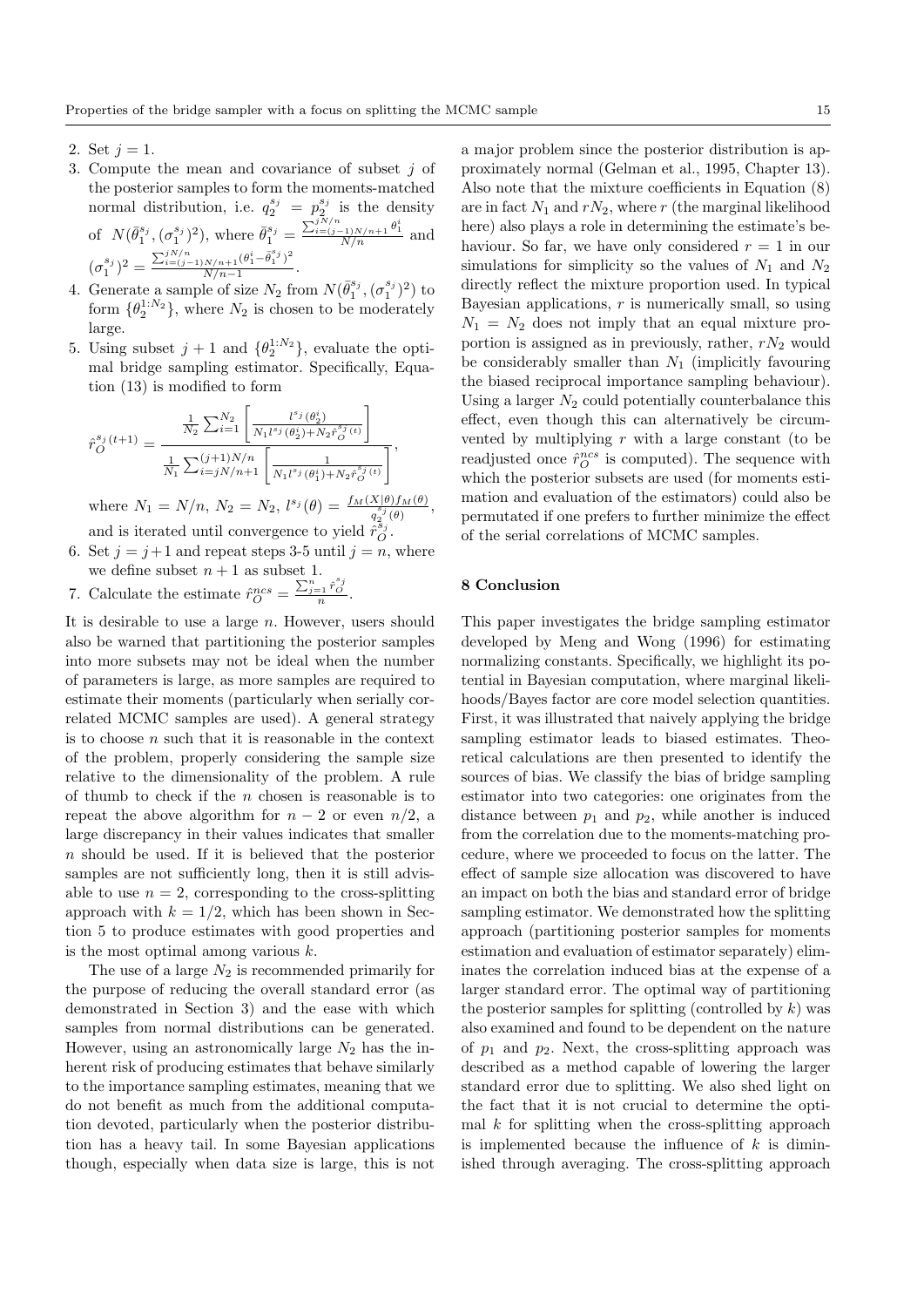was then extended to form the  $n$ -fold cross-splitting to further improve the bridge sampling estimator. Finally, we presented an algorithm for efficiently implementing the bridge sampling approach to estimate marginal likelihoods based on our findings in a Bayesian context, where posterior samples are expensive to generate.

## Appendix: Supplementary Material

Supplementary material related to this article can be found online at [to be included if accepted].

R software: The file containing codes to perform the bridge sampling procedures described in the article is in "optimal bridge MCMC.R".

### References

- Augustine Kong, A., J. Liu, and W. H. Wong (1994). Sequential Imputations and Bayesian Missing Data Problems. Journal of the American Statistical Association 89 (425), 278–288.
- Bartolucci, F., L. Scaccia, and A. Mira (2006). Efficient Bayes factor estimation from the reversible jump output. Biometrika, 93 (1), 41–52.
- Carlin, B. P. and S. Chib (1995). Bayesian model choice via Markov chain Monte Carlo methods. Journal of the Royal Statistical Society, Ser. B, 57, 473–484.
- Carlin, B. P. and T. A. Louis (2000). Bayes and Empirical Bayes Methods for Data Analysis (2nd ed.). Chapman and Hall CRC Press.
- Chen, M. H., Q. M. Shao, and J. G. Ibrahim (2000). Monte Carlo Methods in Bayesian Computation. Springer-Verlag New York, Inc.
- Chib, S. (1995). Marginal Likelihood from the Gibbs Output. Journal of the American Statistical Association,  $90(432)$ , 1313–1321.
- Frenkel, D. (1986). Free-Energy Computation and First-Order Phase Transitions. In Molecular-Dynamics Simulation of Statistical Mechanical Systems, edited by G. Ciccotti and W. G. Hoover, (North-Holland, Amsterdam), 151–188.
- Frühwirth-Schnatter, S. (2004). Estimating marginal likelihoods for mixture and markov switching models using bridge sampling techniques. The Econometrics Journal  $7(1)$ , 143-167.
- Gelfand, A. E. and D. K. Dey (1994). Bayesian Model Choice: Asymptotic and Exact Calculations. Journal of the Royal Statistical Society. Series B (Mehodological), 56(3), 501– 514.
- Gelman, A. and X. L. Meng (1998). Simulating normalizing constants: From importance sampling to bridge sampling to path sampling. Statistical Science,  $13(2)$ , 163-185.
- Gelman, A., D. B. Rubin, J. B. Carlin, and H. S. Stern (1995). Bayesian Data Analysis (1st ed.). Chapman and Hall Ltd.
- Geweke, J. (1989). Bayesian inference in econometric models using monte carlo integration. *Econometrica*  $57(6)$ , 1317– 1339.
- Green, P. J. (1995). Reversible jump Markov chain Monte Carlo computation and Bayesian model determination. Biometrika, 82, 711–732.
- Gronau, Q. F., A. Sarafoglou, D. Matzke, A. Ly, U. Boehm, M. Marsman, D. S. Leslie, J. J. Forster, E.-J. Wagenmakers, and H. Steingroever (2017). A tutorial on bridge sampling. Journal of Mathematical Psychology  $81, 80 - 97$ .
- Gronau, Q. F., H. Singmann, and E.-J. Wagenmak-Bridgesampling: Bridge sampling for marginal likelihoods and Bayes factors. Retrieved from https://github.com/quentingronau/bridgesampling (R package version 0.2-2).
- Guy, J. A., J. Bijak, J. J. Forster, J. Raymer, P. W. F. Smith, and J. S. T. Wong (2013). Integrating Uncertainty in Time Series Population Forecasts: An Illustration Using a Simple Projection Model. Demographic Research, 29 (43), 1187– 1226.
- Irwin, M., N. Cox, and A. Kong (1994). Sequential imputation for multilocus linkage analysis. Proceedings of the National Academy of Sciences of the United States of America, 91(24), 1168411688.
- Jensen, C. S. and A. Kong (1999). Blocking Gibbs Sampling for Linkage Analysis in Large Pedigrees with Many Loops. The American Journal of Human Genetics  $65(3)$ ,  $885 -$ 901.
- Johnson, N. L., S. Kotz, and N. Balakrishnan (1995). Continuous Univariate Distributions (2nd ed.), Volume 2. Wiley Series in Probability and Mathematical Statistics.
- Kass, R. E. and A. E. Raftery (1995). Bayes factors. Journal of the American Statistical Association, 90(430), 773–795.
- Kohavi, R. (1995). A Study of Cross-Validation and Bootstrap for Accuracy Estimation and Model Selection. Proceedings of the Fourteenth International Joint Conference on Artificial Intelligence, Montreal, Que., Morgan Kaufmann, Los Altos, CA, 1137–1143.
- Kullback, S. and R. A. Leibler (1951). On Information and Sufficiency. The Annals of Mathematical Statistics, 22(1), 79–86.
- Lee, S. Y., X. Y. Song, and J. C. K. Lee (2003). Maximum Likelihood Estimation of Nonlinear Structural Equation Models with Ignorable Missing Data. Journal of Educational and Behavioral Statistics, 28(2), 111–134.
- Lopes, H. F. and M. West (2004). Bayesian model assessment in factor analysis. Statistica Sinica,  $14(1)$ ,  $41-67$ .
- Meng, X. L. and S. Schilling (1996). Fitting Full-Information Item Factor Models and an Empirical Investigation of Bridge Sampling. Journal of the American Statistical Association, **91**(435), 1254-1264.
- Meng, X. L. and W. H. Wong (1996). Simulating Ratios of Normalizing Constants via a Simple Identity: A Theoretical Exploration. Statistica Sinica, 6(4), 831–860.
- Mira, A. and G. Nicholls (2004). Bridge Estimation of The Probability Density at A Point. Statistica Sinica, 14(2), 603–612.
- Neal, R. M. (1993). Probabilistic Inference using Markov Chain Monte Carlo Methods. Technical Report CRG-TR-93-1, Dept. of Computer Science, Univ. Toronto.
- Neal, R. M. (1994). Contribution to the discussion of "Approximate Bayesian Inference with the Weighted Likelihood Bootstrap" by michael a. newton and adrian e. raftery. Journal of the Royal Statistical Society. Series  $B$  (Mehodological), **56**(1), 41–42.
- Newton, M. A. and A. E. Raftery (1994). Approximate Bayesian Inference with the Weighted Likelihood Bootstrap. Journal of the Royal Statistical Society. Series B (Mehodological),  $56(1)$ ,  $3-48$ .
- Overstall, A. M. and J. J. Forster (2010). Default bayesian model determination methods for generalised linear mixed models. Computational Statistics and Data Analy-